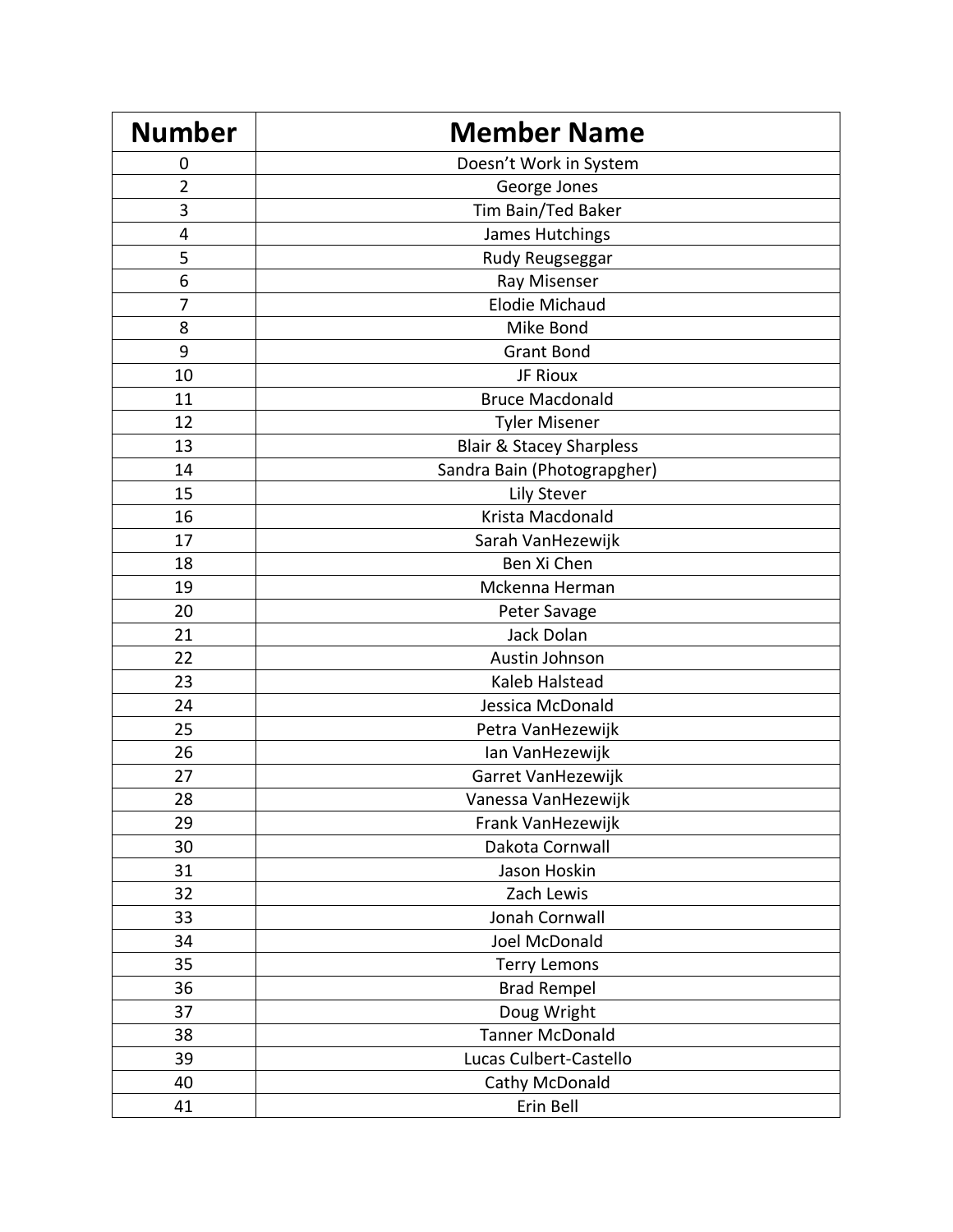| 42 | <b>Tyler McDonald</b>   |
|----|-------------------------|
| 43 | Nathan Fisher           |
| 44 | <b>Blake Thomas</b>     |
| 45 | <b>Chase Thomas</b>     |
| 46 | Morgan George           |
| 47 | Peter Howe              |
| 48 | <b>Rick Golding</b>     |
| 49 | Keiffer Russell         |
| 50 | Keegan Vanclief         |
| 51 | Don Turner Sr.          |
| 52 | Tyler Jackson           |
| 53 | Jacob Strati            |
| 54 | Peter Dragffy           |
| 55 | <b>Nick Jones</b>       |
| 56 | Mason Deyell            |
| 57 | Mark Girndt             |
| 58 | Cathy McMaster          |
| 59 | Summer Petrella         |
| 60 | Kyle VanHezewijk        |
| 61 | <b>Bradley Bolender</b> |
| 62 | <b>Gregg Brass</b>      |
| 63 | Dawson Rempel           |
| 64 | <b>Trevor Wood</b>      |
| 65 | Sam Watson              |
| 66 | <b>Hunter Pollock</b>   |
| 67 | <b>Gavin Pollock</b>    |
| 68 | Mitchell Wright         |
| 69 | Shane Kalka             |
| 70 | Michael Dragffy         |
| 71 | Roth Peterson           |
| 72 | Emma VanHezewijk        |
| 73 | <b>Bonham Peterson</b>  |
| 74 | John Haylock Jr.        |
| 75 | Darius Visockas         |
| 76 | Nicole Spicer           |
| 77 | <b>Brittany Misener</b> |
| 78 | Jennifer Harvey         |
| 79 | Kyle Crowells           |
| 80 | Dolan Josh              |
| 81 | Cameron Howe            |
| 82 | Lincoln Farquhar        |
| 83 | Alexandra Dragffy       |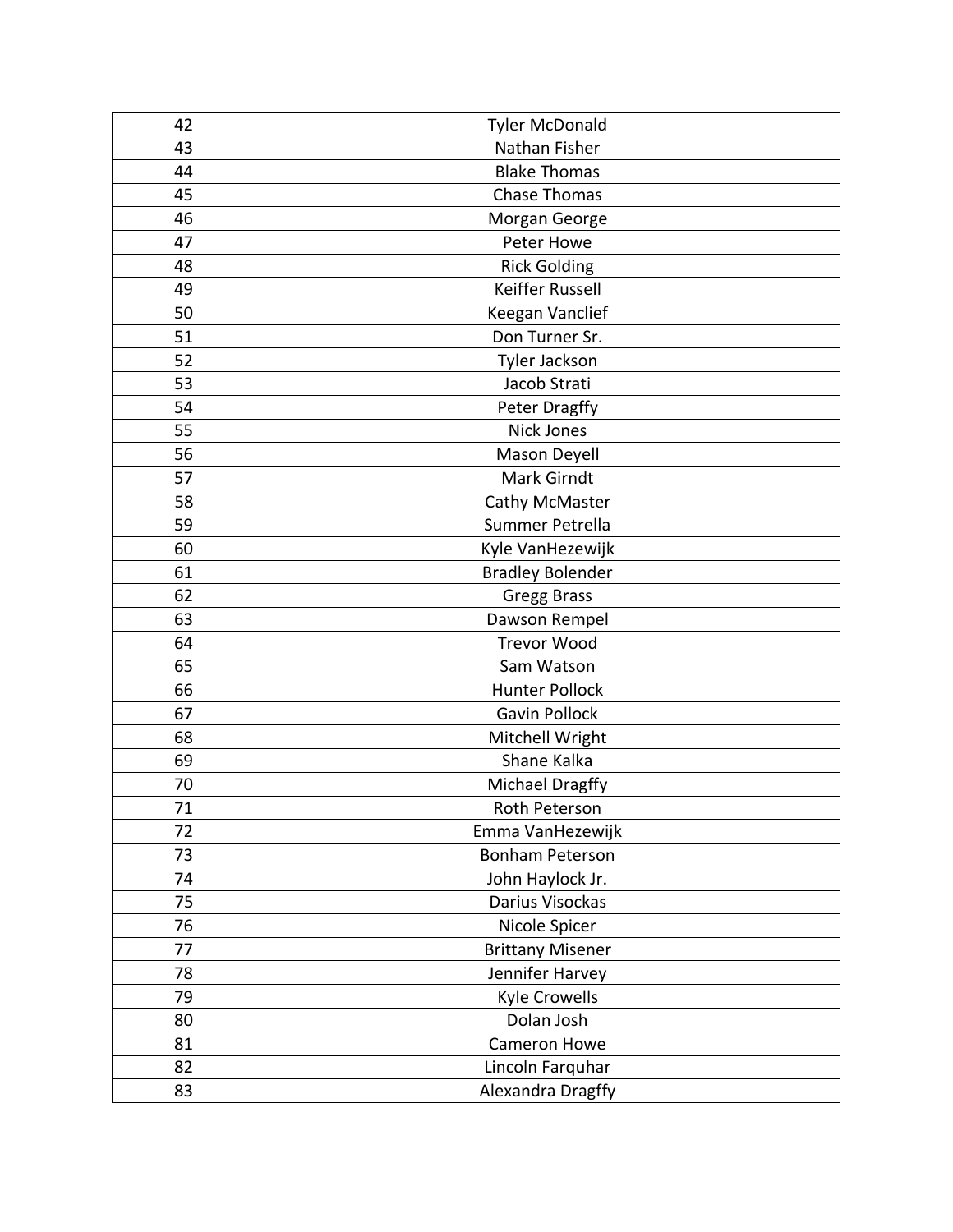| 84  | Rob Gammage              |
|-----|--------------------------|
| 85  | <b>Blake Wright</b>      |
| 86  | <b>Scott Spicer</b>      |
| 87  | <b>Shelby Bradley</b>    |
| 88  | Haissam Elawar           |
| 89  | Ryan Peterson            |
| 90  | lan Forbes               |
| 91  | Rob Buntsma              |
| 92  | Sarah Andrus             |
| 93  | Devon Moore/Sonny Caplar |
| 94  | <b>Gerald Campbell</b>   |
| 95  | Keegan Brown             |
| 96  | Kyle Spicer              |
| 97  | Dave Deeley              |
| 98  | <b>Rick Lewis</b>        |
| 99  | <b>Ryder Heacock</b>     |
| 100 | Sean McDonald            |
| 101 | Hayden Valk              |
| 102 | <b>Mike Harris</b>       |
| 103 | <b>Richard Cutler</b>    |
| 104 | <b>RJ Harris</b>         |
| 105 | Ryan Vankempen           |
| 106 | <b>Matthew Tillart</b>   |
| 107 | <b>Tyler Greenlaw</b>    |
| 108 | Gar Lefort               |
| 109 | Cole Wilson              |
| 110 | Kurt Hone/ Brock Kelly   |
| 111 | Isabella Doucett         |
| 112 | Jim Brown                |
| 113 | Samantha Hubbs           |
| 114 | <b>Tanner Morhet</b>     |
| 115 | Glenn Buchanan           |
| 116 | <b>Bill Walsh</b>        |
| 117 | Elizabeth Bunstma        |
| 118 | <b>Dustin Dever</b>      |
| 119 | Avery Coleman            |
| 120 | Carson Volkman           |
| 121 | Andrew Coulby            |
| 122 | <b>Brook Greenlaw</b>    |
| 123 | Melissa Skelton          |
| 124 | <b>Trevor Coulby</b>     |
| 125 | Kenzie Black             |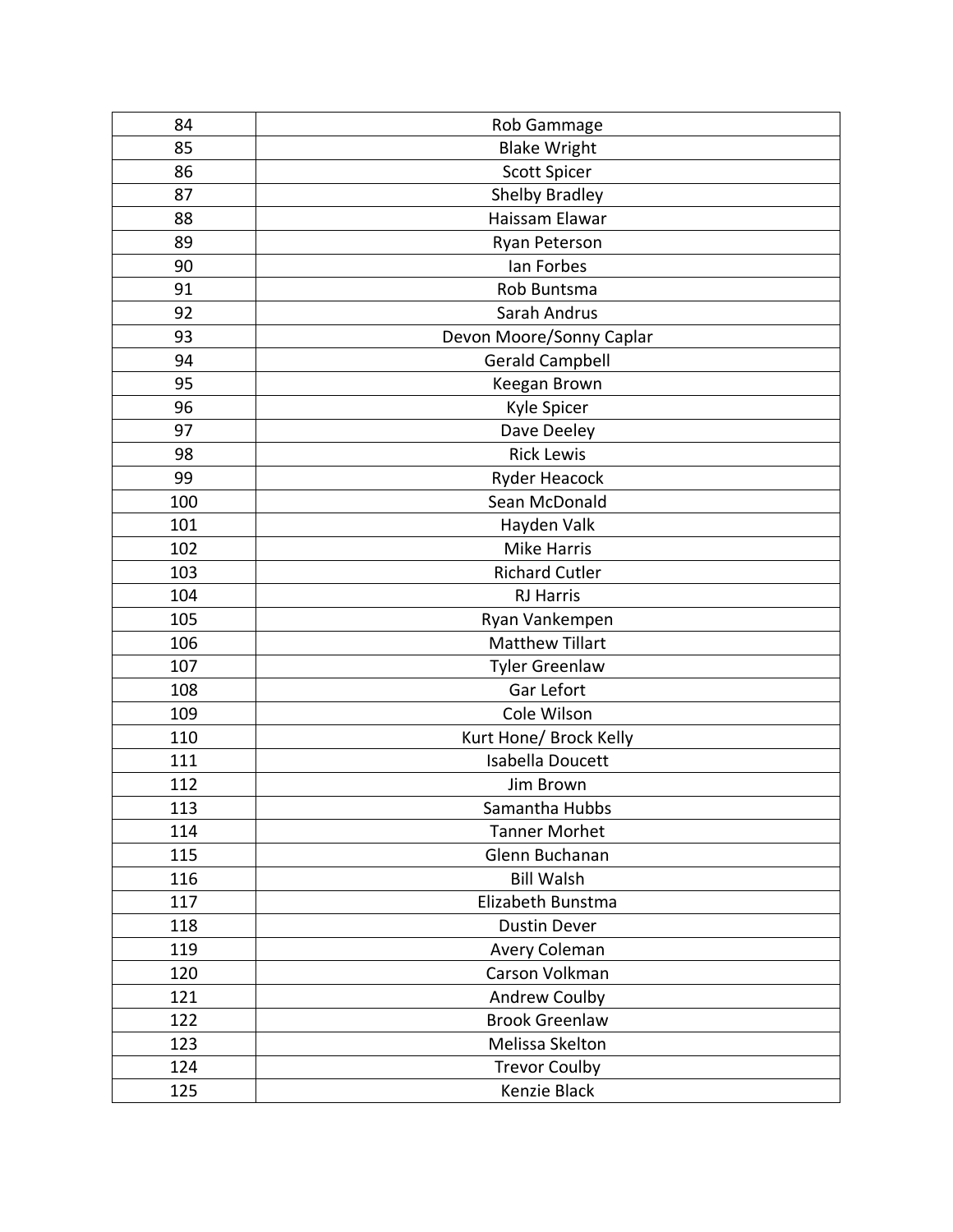| 126 | Frankie Sicilliano     |
|-----|------------------------|
| 127 | Alexandra Lord         |
| 128 | Reza Nikjoo            |
| 129 | Kayden Evoy            |
| 130 | <b>Merrick McGuire</b> |
| 131 | Dan Goudenzie          |
| 132 | Jason Coangelo         |
| 133 | Max Benic              |
| 134 | Adam Buikema           |
| 135 | <b>Bennett Sutton</b>  |
| 136 | Margot Stinner         |
| 137 |                        |
| 138 | Hayden Lehmkuhl        |
| 139 |                        |
| 140 | Cameron Lowe           |
| 141 | Monique Spykerman      |
| 142 | <b>Tyson Nicholls</b>  |
| 143 | Simon Lane             |
| 144 | Harmen Boer            |
| 145 | <b>Rob Nicholls</b>    |
| 146 | <b>Lauren Nicolls</b>  |
| 147 | Christopher Trifunoski |
| 148 | <b>Kevin Girard</b>    |
| 149 | Carson Roy             |
| 150 | <b>Trey Hyatt</b>      |
| 151 | Sam Charron            |
| 152 | Alan Blacklaw          |
| 153 | Jaide Kalka            |
| 154 | West Vanedam           |
| 155 | Stephen McClelland     |
| 156 | Gaige Hammond          |
| 157 | Carl Kube              |
| 158 | <b>Geoff Palfry</b>    |
| 159 | Rylee Cozier           |
| 160 | Sean Robichaud         |
| 161 | Bronwynn Reid          |
| 162 |                        |
| 163 | Kate Duncan            |
| 164 | Mitch Goheen           |
| 165 | Jay Duncan             |
| 166 | <b>Jimmy Somers</b>    |
| 167 | <b>Tyler Somers</b>    |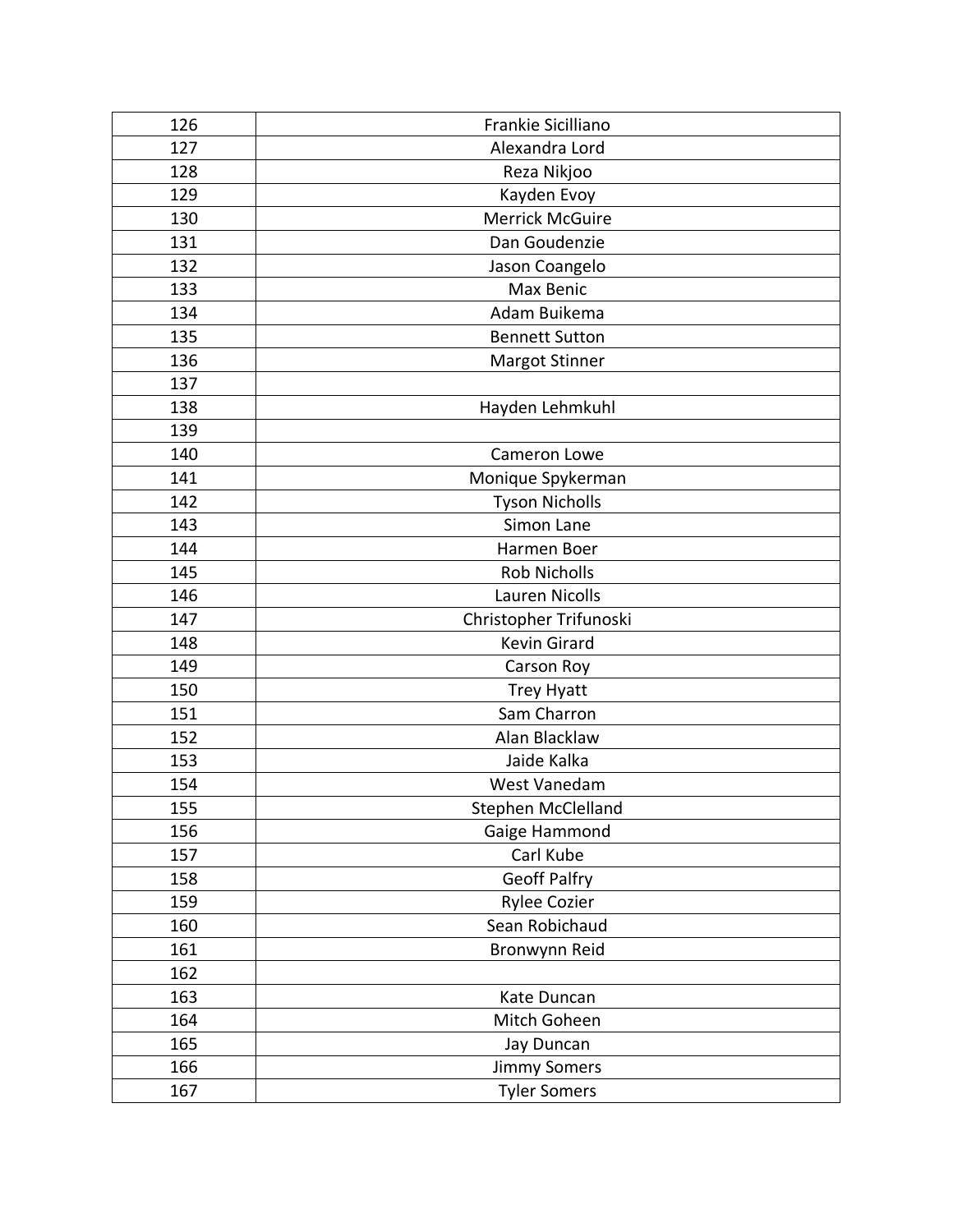| 168 | <b>Vernon Putzer</b>      |
|-----|---------------------------|
| 169 | <b>Bob Somers</b>         |
| 170 | <b>Kyle Somers</b>        |
| 171 | Ben Alger                 |
| 172 | <b>Blaise Lyle</b>        |
| 173 | <b>Ben Knights</b>        |
| 174 | Adam Hayden               |
| 175 | Jack Diduch               |
| 176 |                           |
| 177 | <b>Brittany McPhilips</b> |
| 178 | Drew Plakmeyer            |
| 179 | <b>Evan Edmunds</b>       |
| 180 | Courtney Cosgrove         |
| 181 | Chris Cosgrove            |
| 182 | Kyle Cosgrove             |
| 183 | Carley Cosgrove           |
| 184 | Nicole Cosgrove           |
| 185 | Jax Pohner                |
| 186 | Jeremy Pohner             |
| 187 | Adam Pohner               |
| 188 | Brady Lemay/Kurtis Rauch  |
| 189 | <b>Dylan Dever</b>        |
| 190 |                           |
| 191 | Jason Coleman             |
| 192 | Ty Lahtinen               |
| 193 | <b>Emily Lahtinen</b>     |
| 194 | <b>Talon Edwards</b>      |
| 195 | <b>William Hills</b>      |
| 196 | <b>Bailey Brass</b>       |
| 197 |                           |
| 198 | Justin Lewis              |
| 199 | <b>Poraxton Mailey</b>    |
| 200 | <b>Ryker Cozier</b>       |
| 201 | Aaron Fawcett             |
| 202 | Sam Holt                  |
| 203 |                           |
| 204 | <b>Matthew Eagles</b>     |
| 205 | Nikolas Cullen            |
| 206 | Jordon Kettle             |
| 207 | Karston Todd              |
| 208 | Brydon Nikolic            |
| 209 |                           |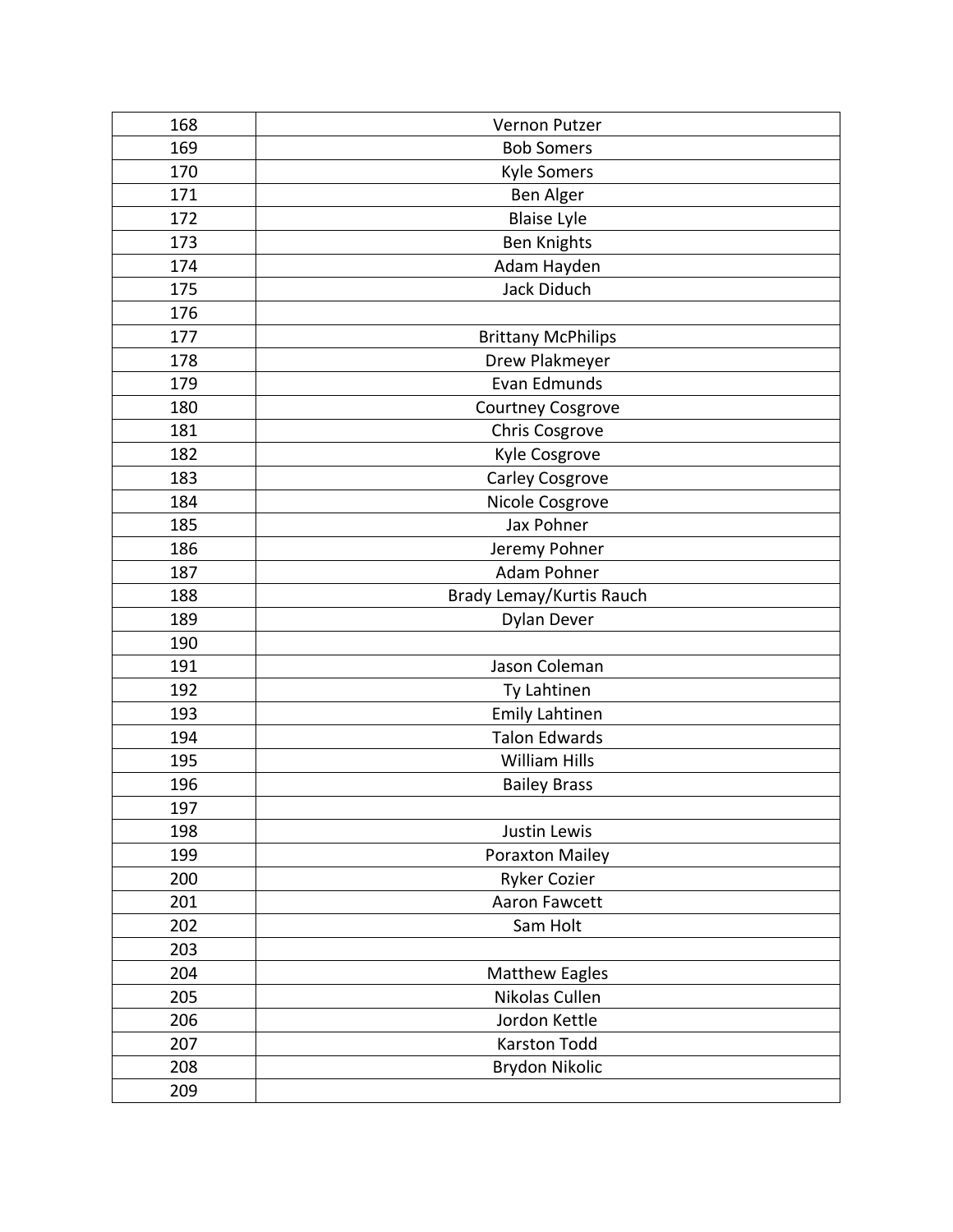| 210 | Andrew Feddema          |
|-----|-------------------------|
| 211 | Mike Wall               |
| 212 | Desiree Cloer           |
| 213 | Julie Robinson          |
| 214 | Nate Brock              |
| 215 | Cooper Housser          |
| 216 | <b>Brian McPhillips</b> |
| 217 | Dan Georgen             |
| 218 | Catherine Astop         |
| 219 | <b>Tom Andriopoulos</b> |
| 220 | Shawn Sullivan          |
| 221 | Sierra Sullivan         |
| 222 | <b>Nick Doucett</b>     |
| 223 | <b>Travis Todd</b>      |
| 224 | Keegan Perin            |
| 225 | Jonathan Head           |
| 226 | <b>Connor Perin</b>     |
| 227 | Riley & Kelly Sullivan  |
| 228 |                         |
| 229 | Colton Wazny            |
| 230 | <b>Hunter Mcmaster</b>  |
| 231 | Shawn Robertson         |
| 232 | <b>Steve York</b>       |
| 233 | Neil Shrive             |
| 234 | <b>Phil Stinner</b>     |
| 235 | Nathan Peters           |
| 236 | <b>Ryan Pegg</b>        |
| 237 | Ben Pegg                |
| 238 | <b>Oliver Pegg</b>      |
| 239 | Nolan Pegg              |
| 240 | Cooper Weisflock        |
| 241 | Kaitlyn Somers          |
| 242 | <b>Cassie Somers</b>    |
| 243 | Carter Scharien         |
| 244 | <b>Bob Scharien</b>     |
| 245 | Daniel Scharien         |
| 246 | Wyatt Handlsperger      |
| 247 | <b>Issac Baker</b>      |
| 248 | Mya Cochrane            |
| 249 | Carrie Brown            |
| 250 | <b>Eddy Turner</b>      |
| 251 | Jason McNeil            |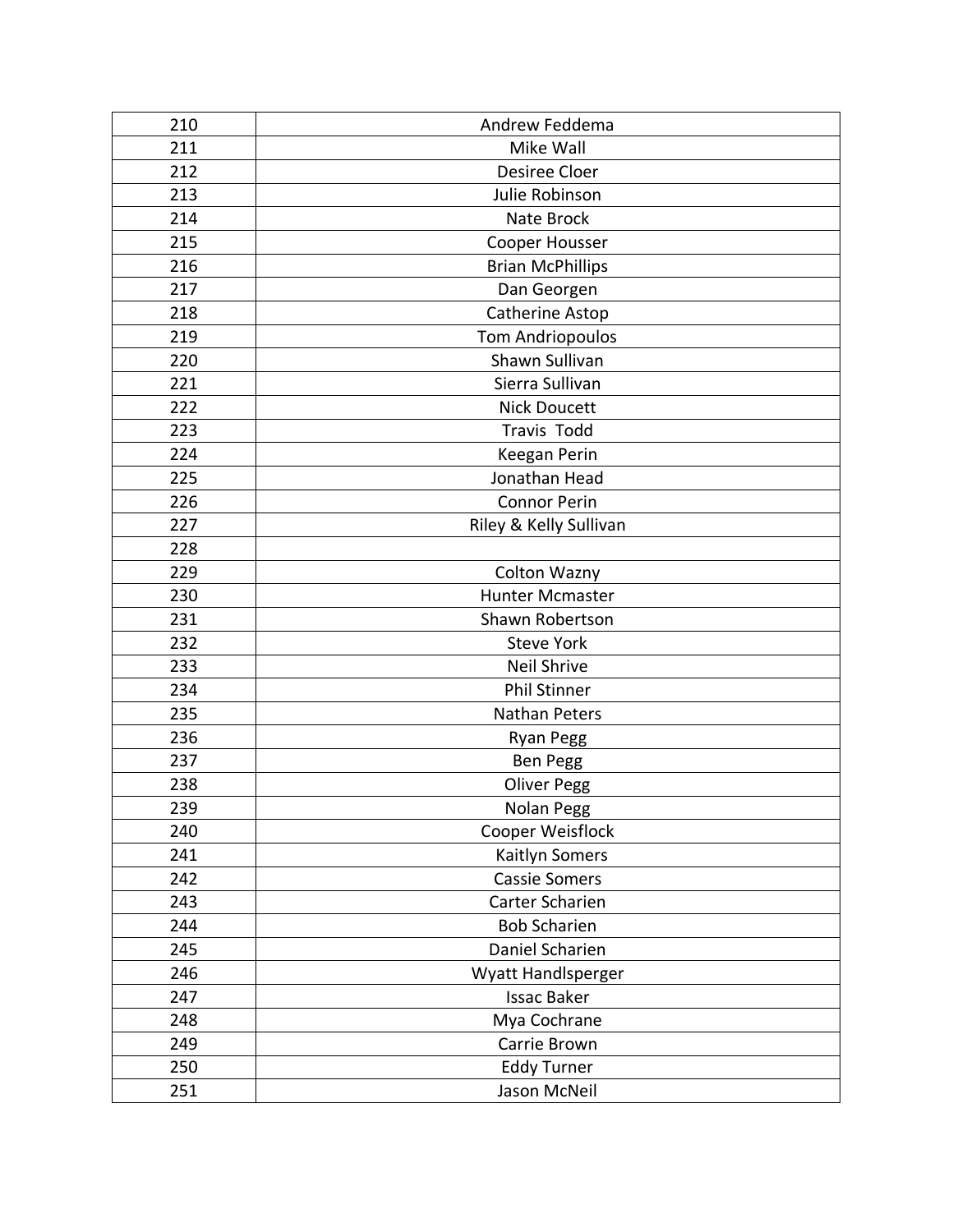| 252 | Giulianon Perin        |
|-----|------------------------|
| 253 | Jordan Cockburn        |
| 254 |                        |
| 255 | <b>Brooklyn Grills</b> |
| 256 | <b>Guy Germain</b>     |
| 257 |                        |
| 258 |                        |
| 259 | Kyle Leggo             |
| 269 |                        |
| 261 | Sebastian Petrella     |
| 262 |                        |
| 263 |                        |
| 264 |                        |
| 265 | Geoff Chorley          |
| 266 | Victoria Holly         |
| 267 |                        |
| 268 | Nakaya Lea             |
| 269 | Trevor Weldon          |
| 270 | Rob Bell               |
| 271 | Taos Jordan            |
| 272 | Shane & Jennifer Kalka |
| 273 |                        |
| 274 |                        |
| 275 | <b>Scott McCoy</b>     |
| 276 | Mike VanHezewijk       |
| 277 |                        |
| 278 | Stephen Cook           |
| 279 |                        |
| 280 | Nick Fortin            |
| 281 | Nickolas Canellos      |
| 282 |                        |
| 283 |                        |
| 284 |                        |
| 285 | Erika Somers           |
| 286 |                        |
| 287 | Daniel Battisti        |
| 288 | <b>Brendan Holly</b>   |
| 289 | <b>Conner Chalk</b>    |
| 290 | Cody Curran            |
| 291 | Andrew Gouthro         |
| 292 | Chris Culbert-Castello |
| 293 |                        |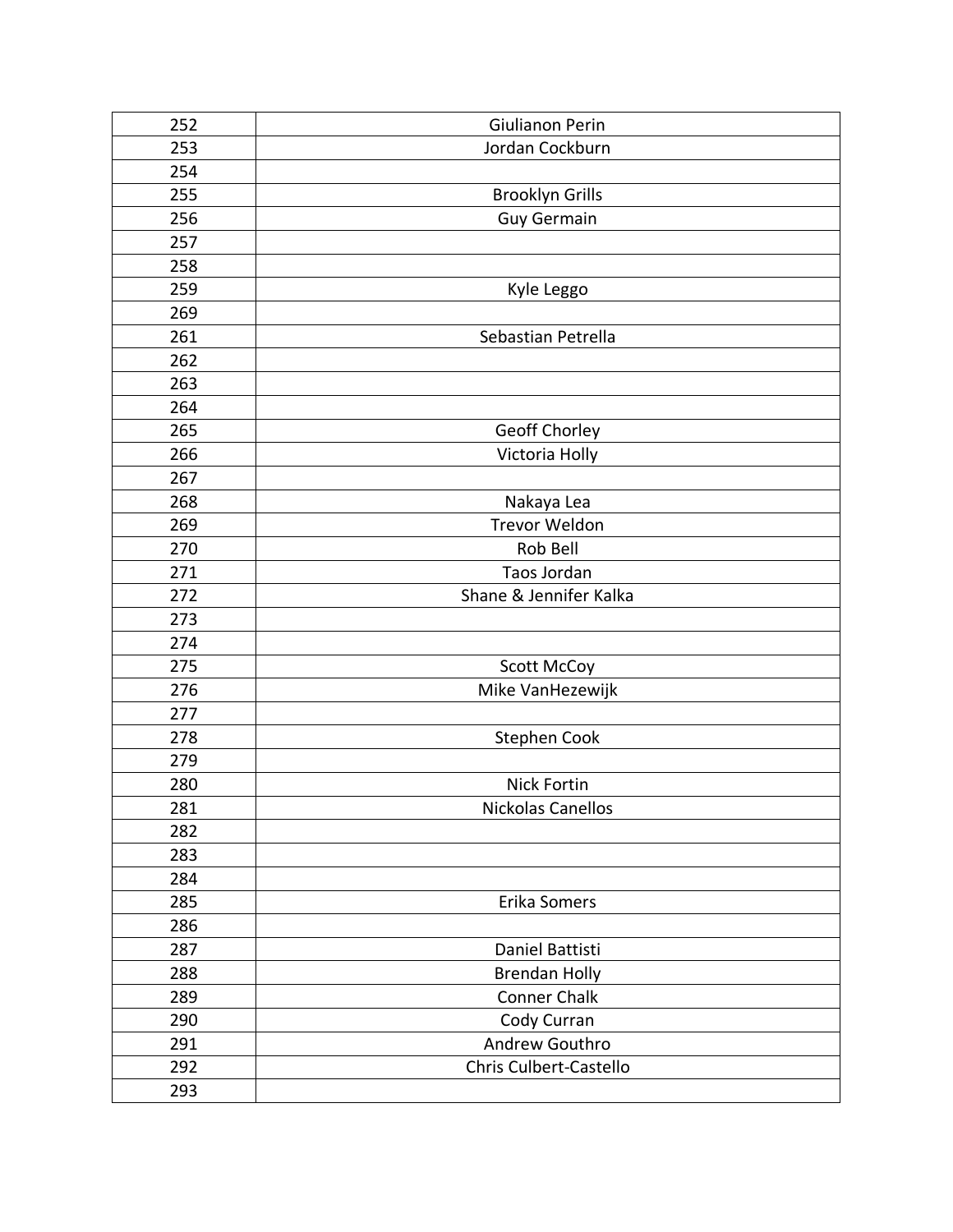| 294 | <b>Colin Innes</b>            |
|-----|-------------------------------|
| 295 | Keegan Frederikse             |
| 296 | Brooklyn Creighton            |
| 297 |                               |
| 298 | <b>Kristine Cook</b>          |
| 299 | Kyle Campbell - Merriam       |
| 300 | James Benic                   |
| 301 | Kevin Sullivan                |
| 302 |                               |
| 303 |                               |
| 304 | Mike Sullivan                 |
| 305 | <b>Travis Brass</b>           |
| 306 |                               |
| 307 |                               |
| 308 |                               |
| 309 |                               |
| 310 | Nester Garanguian             |
| 311 | <b>Steve Hall</b>             |
| 312 |                               |
| 313 | <b>Brittany Nelson-Hnatiw</b> |
| 314 | Adam Jolicoeur                |
| 315 | Abby Housser                  |
| 316 | <b>Russell Allbright</b>      |
| 317 | Coby Allbright                |
| 318 | Madalyn Allbright             |
| 319 | Robert Wunsche                |
| 320 | Mark Hall                     |
| 321 | Karen Hodge- Putzer           |
| 322 | Kaley Hodge-Putzer            |
| 323 | Natalie Hodge-Putzer          |
| 324 |                               |
| 325 |                               |
| 326 |                               |
| 327 | Maverick Poposki              |
| 328 | Liam Vogen                    |
| 329 |                               |
| 330 | <b>Travis Starti</b>          |
| 331 | Cole Rumak                    |
| 332 | <b>Brian Strati</b>           |
| 333 | Carter Poposki                |
| 334 | Peter Holdsworth              |
| 335 | Bennett Poposki               |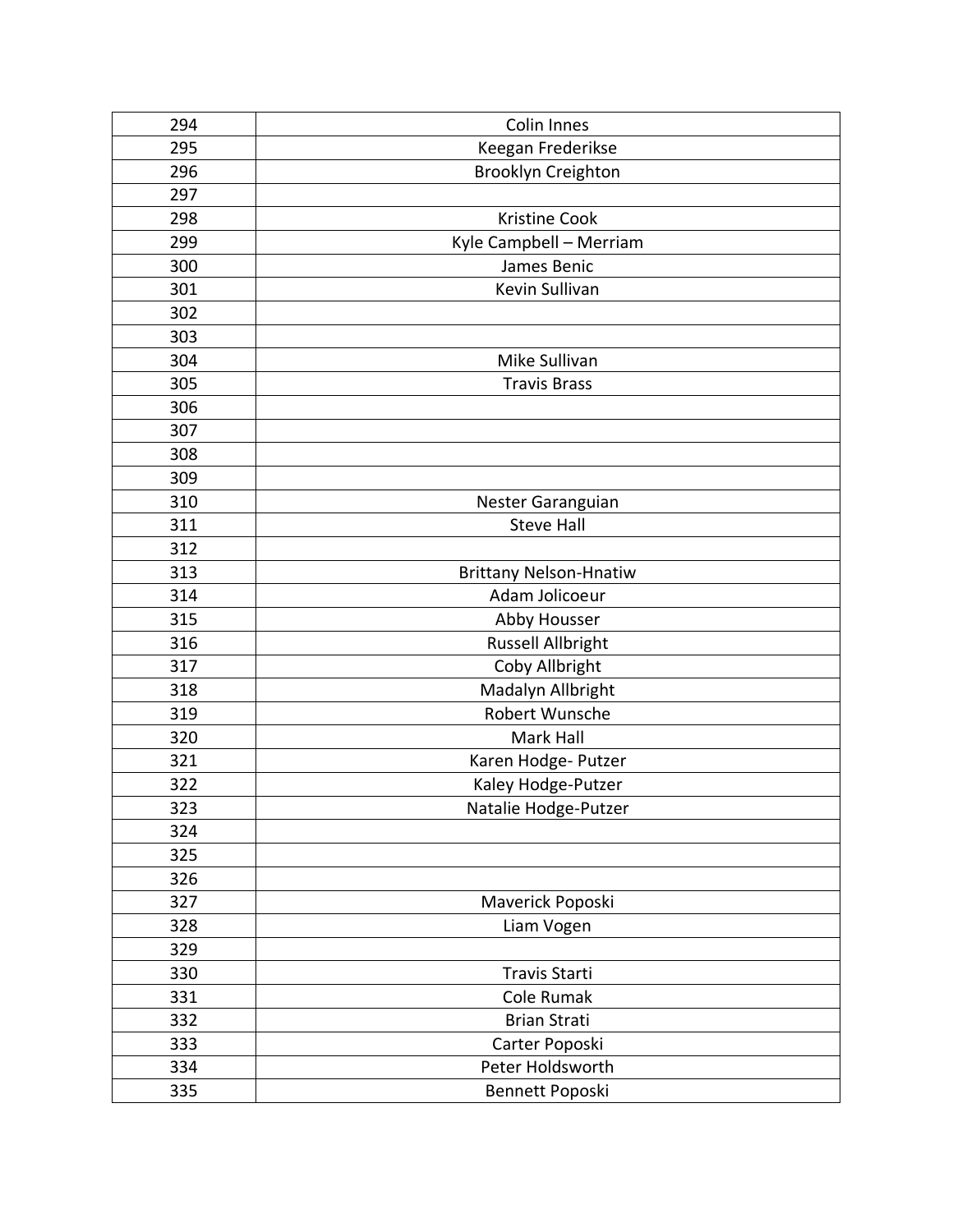| 336 | Alex Hoskin          |
|-----|----------------------|
| 337 | Lane Watts           |
| 338 |                      |
| 339 | Bob Poposki          |
| 340 |                      |
| 341 |                      |
| 342 | <b>Bryan Blainey</b> |
| 343 | Steve Petrella       |
| 344 |                      |
| 345 | Sam Harris           |
| 346 | Kevin Handlsperger   |
| 347 |                      |
| 348 |                      |
| 349 |                      |
| 350 | Nigel Vogen          |
| 351 | Logan Riberdy        |
| 352 |                      |
| 353 | <b>Riley Strati</b>  |
| 354 |                      |
| 355 | Jacob Riberdy        |
| 356 |                      |
| 357 |                      |
| 358 |                      |
| 359 | Rob Greenlaw         |
| 360 |                      |
| 361 |                      |
| 362 |                      |
| 363 |                      |
| 364 |                      |
| 365 | Cameron Schevers     |
| 366 |                      |
| 367 |                      |
| 368 |                      |
| 369 | Adam Kent            |
| 370 |                      |
| 371 | Jeffery Martin       |
| 372 | Lexi Martin          |
| 373 |                      |
| 374 |                      |
| 375 |                      |
| 376 |                      |
| 377 | <b>Tanner Potter</b> |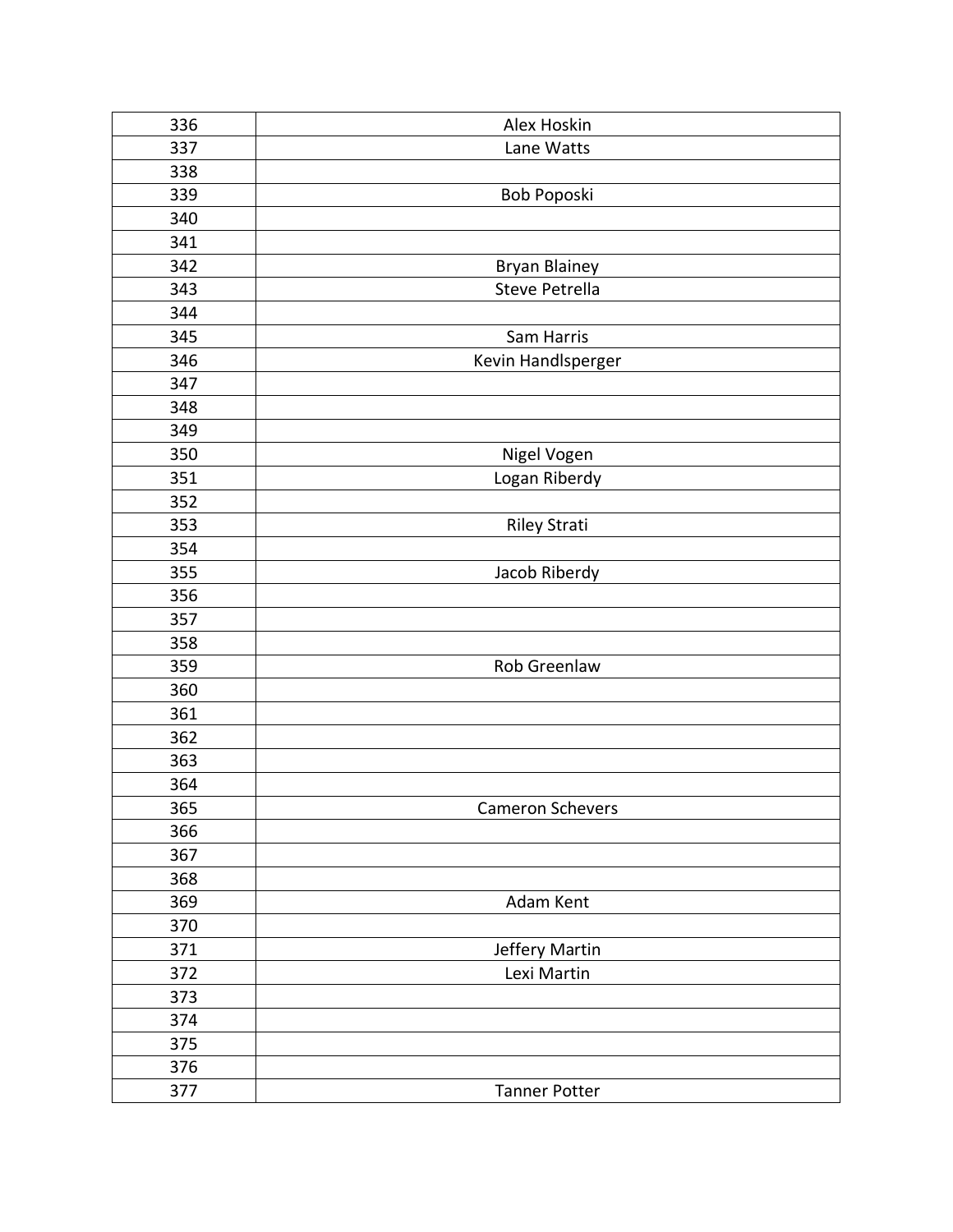| 378 |                           |
|-----|---------------------------|
| 379 |                           |
| 380 | Ken Malczyk               |
| 381 |                           |
| 382 | Tyler Culbert- Castello   |
| 383 | Jay Singler               |
| 384 |                           |
| 385 |                           |
| 386 | Ryan Roche                |
| 387 | John Roche                |
| 388 | <b>Timothy McClelland</b> |
| 389 |                           |
| 390 |                           |
| 391 | Thad Buntsma              |
| 392 |                           |
| 393 | Nicholas Charron          |
| 394 |                           |
| 395 |                           |
| 396 |                           |
| 397 | <b>Micheal Caplar</b>     |
| 398 |                           |
| 399 |                           |
| 400 | <b>Patrick Trainor</b>    |
| 401 | <b>Ethan Rogers</b>       |
| 402 |                           |
| 403 | <b>Bayley Gammon</b>      |
| 404 |                           |
| 405 | Ryan Fitzsimmons          |
| 406 |                           |
| 407 | Alivia Poirier            |
| 408 | Emma Poposki              |
| 409 |                           |
| 410 | <b>Chris Barrett</b>      |
| 411 | Micheal Simpson           |
| 412 | Hanna Girndt              |
| 413 |                           |
| 414 | Hannah Jolicoeur          |
| 415 | Dario Zecca               |
| 416 | James Simzer              |
| 417 | Ryan Sullivan             |
| 418 | David Budreau             |
| 419 | Kaz Robichaud             |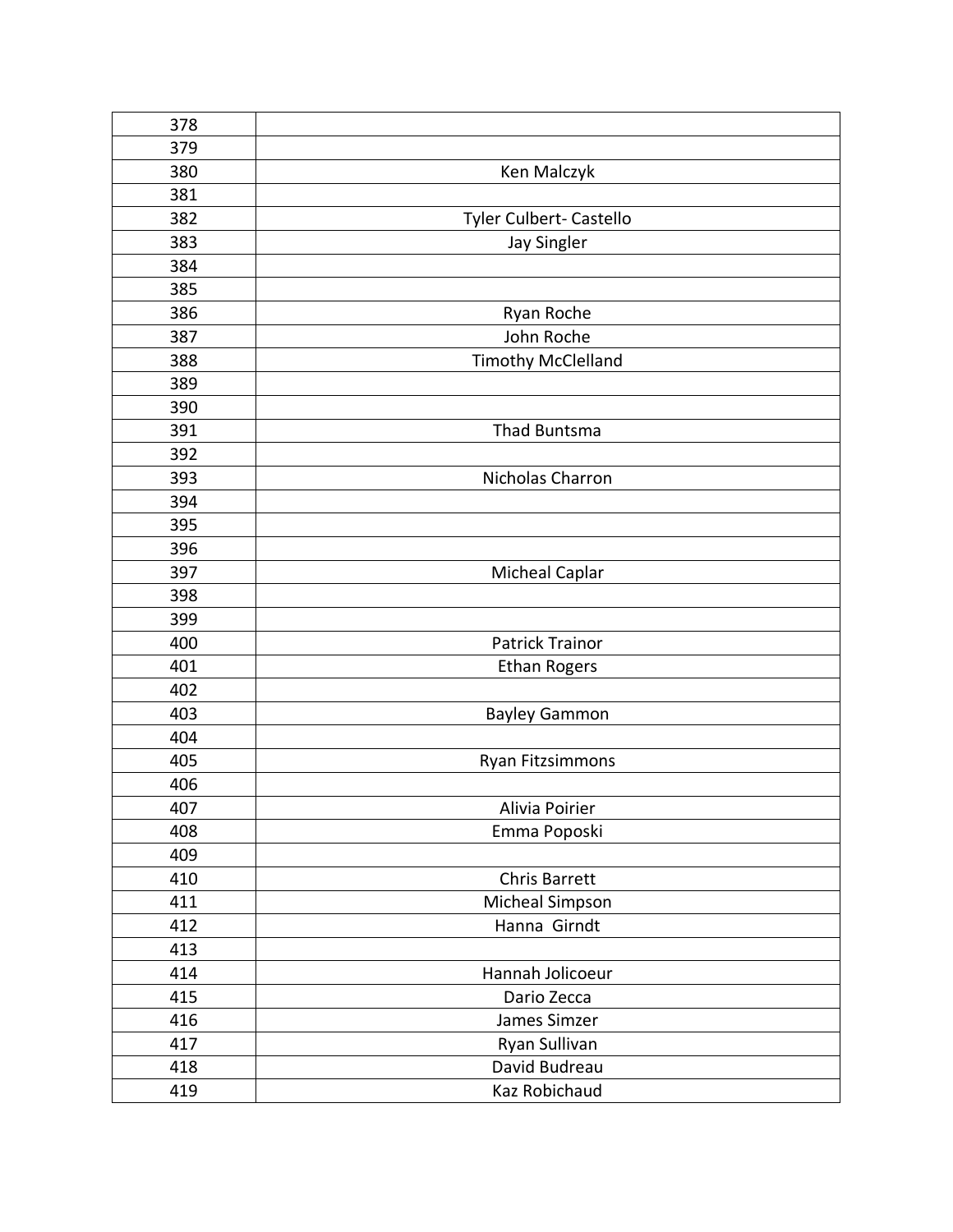| 420 | Greg Strati              |
|-----|--------------------------|
| 421 | Mathieu Tremblay         |
| 422 | Ryan Barr                |
| 423 | Carter Burnett           |
| 424 | Ericka VanHezewijk       |
| 425 | Jesstyn West             |
| 426 | Emma VanHezewijk         |
| 427 | Mike Bell/ Matthew Weiss |
| 428 | Daniel Faria             |
| 429 | <b>Hunter Wills</b>      |
| 430 |                          |
| 431 | Hayden Venedam           |
| 432 |                          |
| 433 | Jim Ramsden              |
| 434 |                          |
| 435 |                          |
| 436 |                          |
| 437 | <b>Kyle King</b>         |
| 438 |                          |
| 439 |                          |
| 440 | Colin Johnston           |
| 441 | Micheal Syvret           |
| 442 | <b>Blake Gamble</b>      |
| 443 | <b>Tom Saito</b>         |
| 444 | Luke Harris              |
| 445 |                          |
| 446 |                          |
| 447 | Miller Pullin            |
| 448 |                          |
| 449 |                          |
| 450 | <b>Geoff Palfrey</b>     |
| 451 | Alex Taylor              |
| 452 |                          |
| 453 |                          |
| 454 | Giuliana Perin           |
| 455 | Mason Poposki            |
| 456 | Dave Edwards             |
| 457 |                          |
| 458 | Dawn Grass               |
| 459 |                          |
| 460 |                          |
| 461 |                          |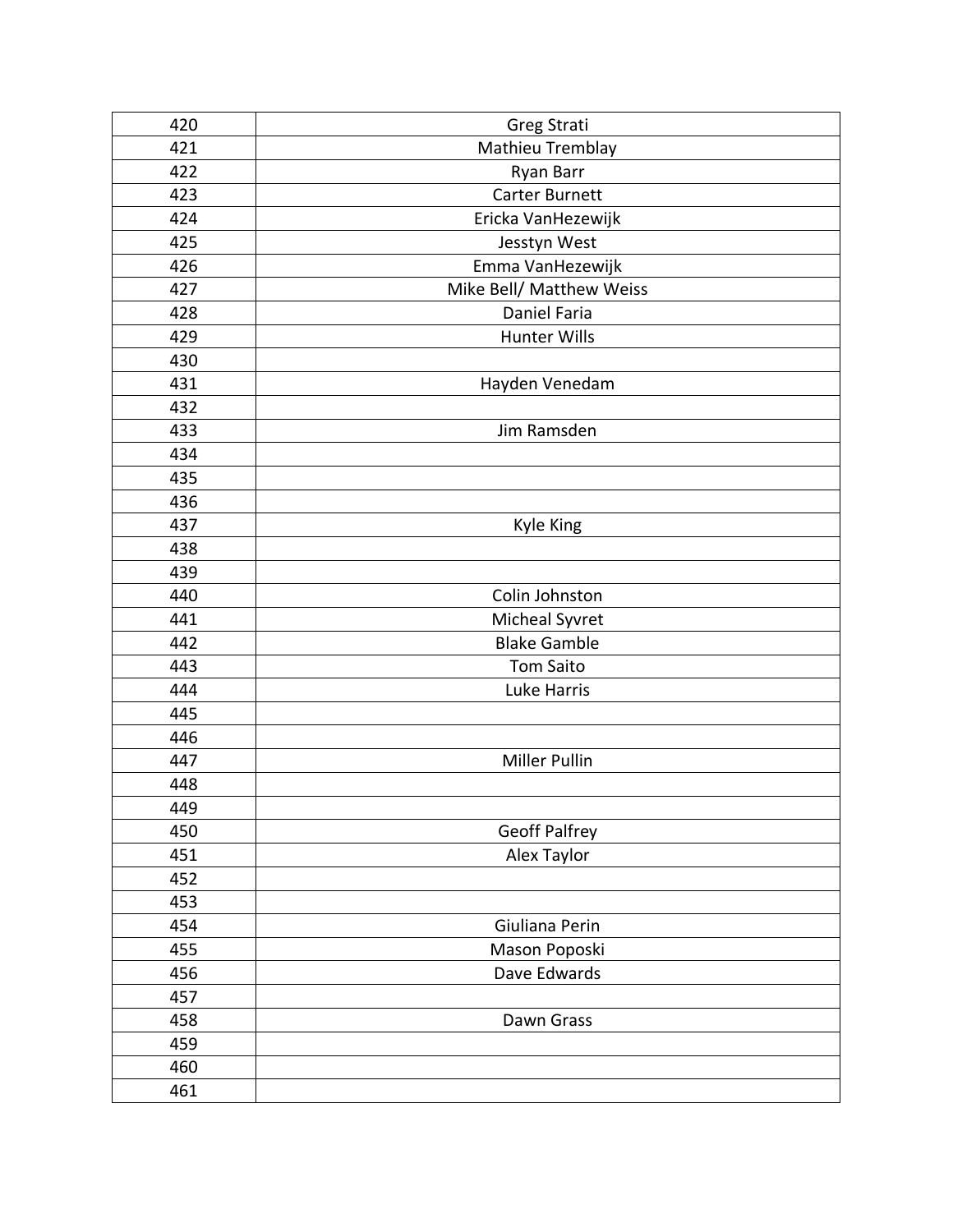| 462 |                        |
|-----|------------------------|
| 463 | Carlos Ponce SR        |
| 464 | Carlos Ponce           |
| 465 |                        |
| 466 |                        |
| 467 | Raamy Shehata          |
| 468 |                        |
| 469 | <b>Trent Weldon</b>    |
| 470 | Owen Kalka             |
| 471 | <b>Trevor McCallum</b> |
| 472 | Matthew McCallum       |
| 473 |                        |
| 474 | Liam Sabyan            |
| 475 | Ali Mark               |
| 476 |                        |
| 477 | <b>Brennan Holly</b>   |
| 478 |                        |
| 479 | Kelly Routcliffe       |
| 480 |                        |
| 481 |                        |
| 482 |                        |
| 483 |                        |
| 484 | Lukas Cook             |
| 485 |                        |
| 486 |                        |
| 487 |                        |
| 488 | <b>Brooks Martin</b>   |
| 489 |                        |
| 490 |                        |
| 491 | Colby Trude            |
| 492 |                        |
| 493 |                        |
| 494 |                        |
| 495 |                        |
| 496 | Jase Salwonchuk        |
| 497 |                        |
| 498 |                        |
| 499 | David Wazny            |
| 500 | Troy Beth              |
| 501 | Lukas Semple           |
| 502 |                        |
| 503 |                        |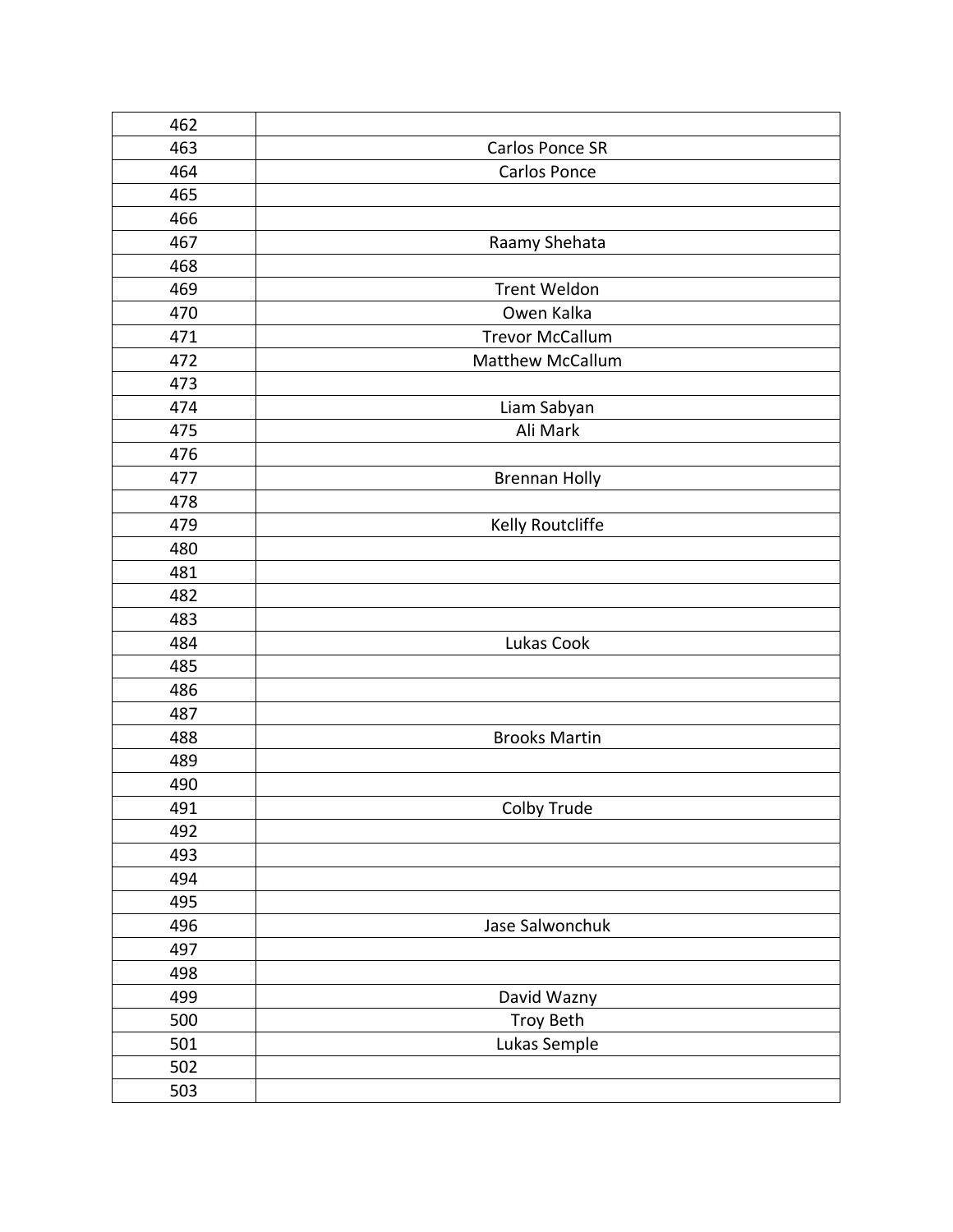| 504 |                        |
|-----|------------------------|
| 505 | Erik Gale              |
| 506 | Adele Poirier          |
| 508 | <b>Steve Howgate</b>   |
| 509 | Zakary Harris          |
| 510 | Jaxon Harris           |
| 511 | Tanner Brandenburg     |
| 512 | <b>Tyler Carson</b>    |
| 513 | Tyler Culbert-Castello |
| 514 | Dan Philp              |
| 515 | <b>Brad Hubbs</b>      |
| 516 | Logan Desjardins       |
| 517 | Henry Wright           |
| 518 | Tyler Alphonso         |
| 519 |                        |
| 520 | <b>Ryan Rogers</b>     |
| 521 | AJ Beth                |
| 522 | Shawn Pope             |
| 523 |                        |
| 524 | Andy Cook              |
| 525 | <b>Ryder West</b>      |
| 526 | Chris Boyle            |
| 527 | Lucas White            |
| 528 |                        |
| 529 |                        |
| 530 |                        |
| 531 | Stephen Lane           |
| 532 |                        |
| 533 |                        |
| 534 |                        |
| 535 | Pat Sabyan             |
| 536 |                        |
| 537 | Ely Silva-Neto         |
| 538 |                        |
| 539 |                        |
| 540 |                        |
| 541 | Sienna Syvret          |
| 542 | Jeff Morden            |
| 543 | Gianfranco Bernardo    |
| 544 | Ronald Lee             |
| 545 | Clyde Stanley          |
| 546 |                        |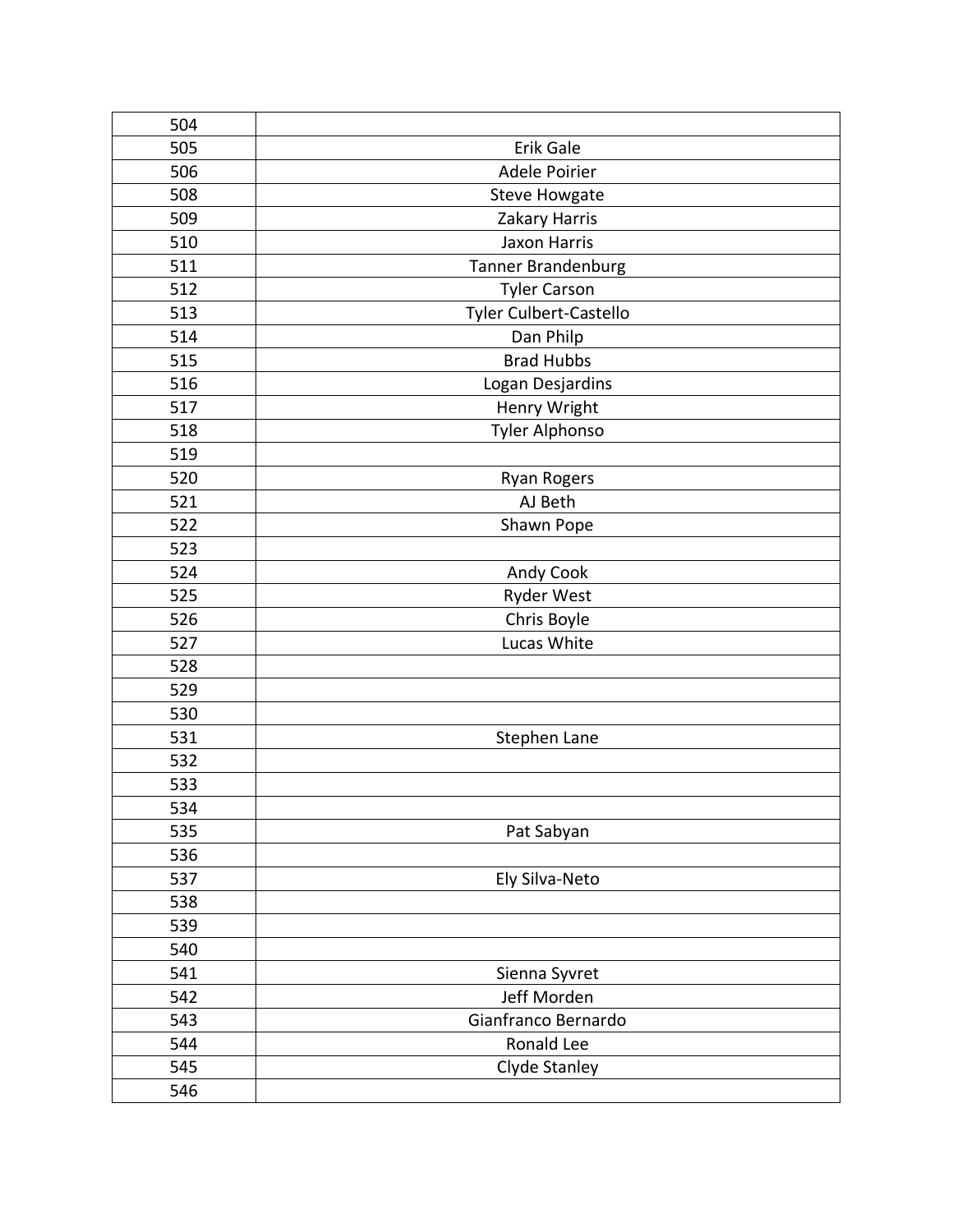| 547 | Kayla burnett          |
|-----|------------------------|
| 548 |                        |
| 549 |                        |
| 550 | <b>Kaes Knights</b>    |
| 551 |                        |
| 552 | <b>Eddy Turner</b>     |
| 553 | Steven Turner          |
| 554 | Geoff Lloyd            |
| 555 | Nate Lloyd             |
| 556 |                        |
| 557 | <b>Daniel Saunders</b> |
| 558 |                        |
| 559 | <b>David Saunders</b>  |
| 560 |                        |
| 561 |                        |
| 562 |                        |
| 563 |                        |
| 564 | Josh Cochrane          |
| 565 | Greg Perry             |
| 566 |                        |
| 567 | Mackenzie Gray         |
| 568 |                        |
| 569 | Jesse Hoard            |
| 570 |                        |
| 571 |                        |
| 572 | Ethan Morden           |
| 573 |                        |
| 574 |                        |
| 575 | Steve Lynch            |
| 576 |                        |
| 577 |                        |
| 578 |                        |
| 579 |                        |
| 580 |                        |
| 581 |                        |
| 582 | Mike Good              |
| 583 |                        |
| 584 |                        |
| 585 | Anthony Licata         |
| 586 |                        |
| 587 |                        |
| 588 | Raya McQuaid           |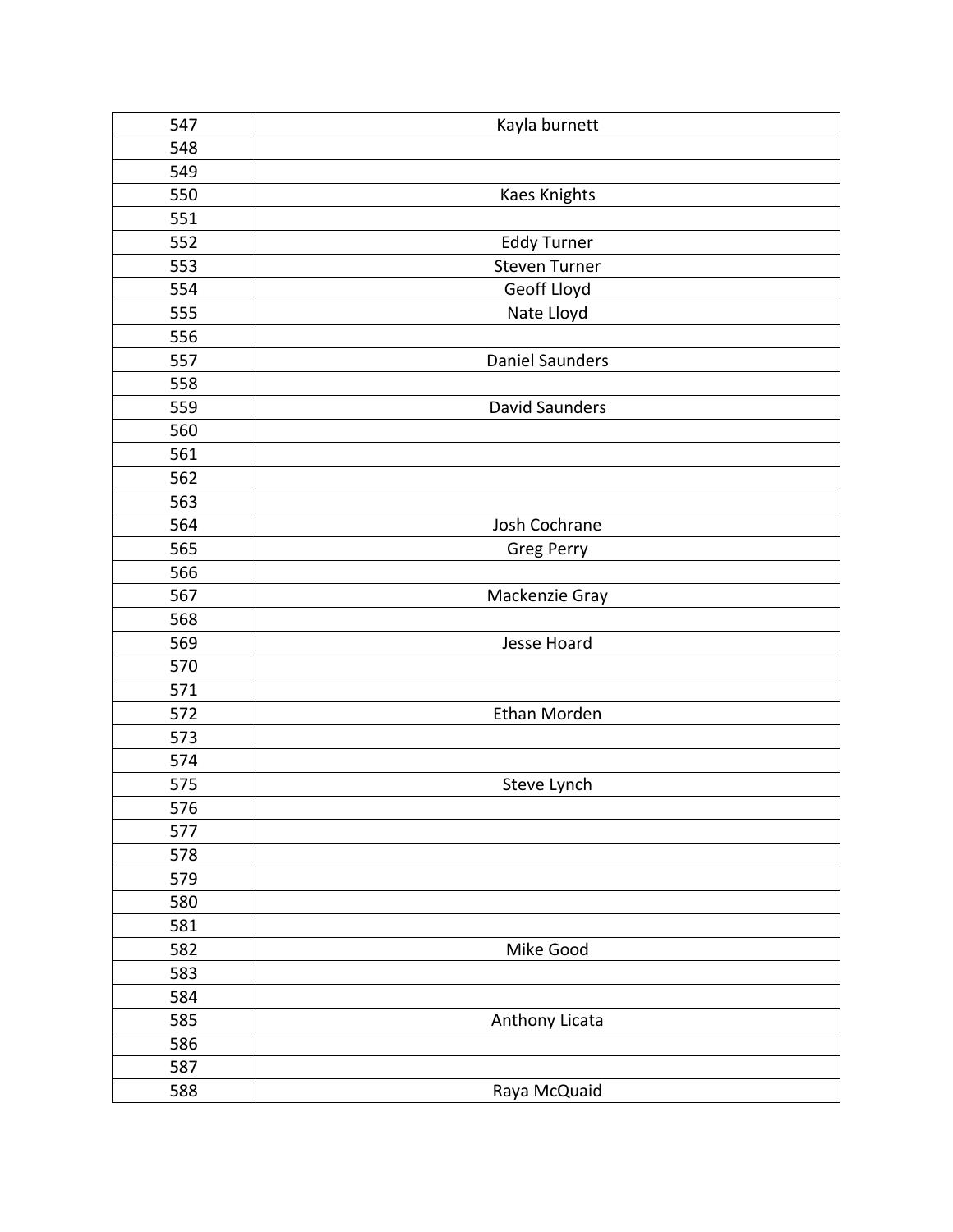| 589 | Josh McDonald          |
|-----|------------------------|
| 590 |                        |
| 591 | <b>Billy Turner</b>    |
| 592 |                        |
| 593 |                        |
| 594 |                        |
| 595 | Cole Miskikel          |
| 596 |                        |
| 597 | Nolan Wagenaar         |
| 598 | Lewis Labram           |
| 599 | <b>Steven Shaw</b>     |
| 600 | Jaydon Holmes          |
| 601 | Zach Holmes            |
| 602 |                        |
| 603 | <b>Ben Holmes</b>      |
| 604 | Rachael Holmes         |
| 605 |                        |
| 606 | Andy Edmunds           |
| 607 | <b>Danniel Poirier</b> |
| 608 | Aiden Page             |
| 609 |                        |
| 610 | Norm Girndt            |
| 611 | Kelly Goreski          |
| 612 | Ian Edmunds            |
| 613 | Kyle Balkos            |
| 614 | Dean Watson            |
| 615 | Jere Riberdy           |
| 616 | Mark Fraser            |
| 617 | John Fraser            |
| 618 | PJ Somers              |
| 619 | <b>Austin Gray</b>     |
| 620 | John Fraser JR         |
| 621 | Nolan Sangalli         |
| 622 |                        |
| 623 | Andrei Pana            |
| 624 | Paul Nout              |
| 625 | <b>Austin Cook</b>     |
| 626 | <b>Gord Sample</b>     |
| 627 | Nate Blimke            |
| 628 | Emilee Blimke          |
| 629 | Andy Holdsworth        |
| 630 | <b>Braxton Mailey</b>  |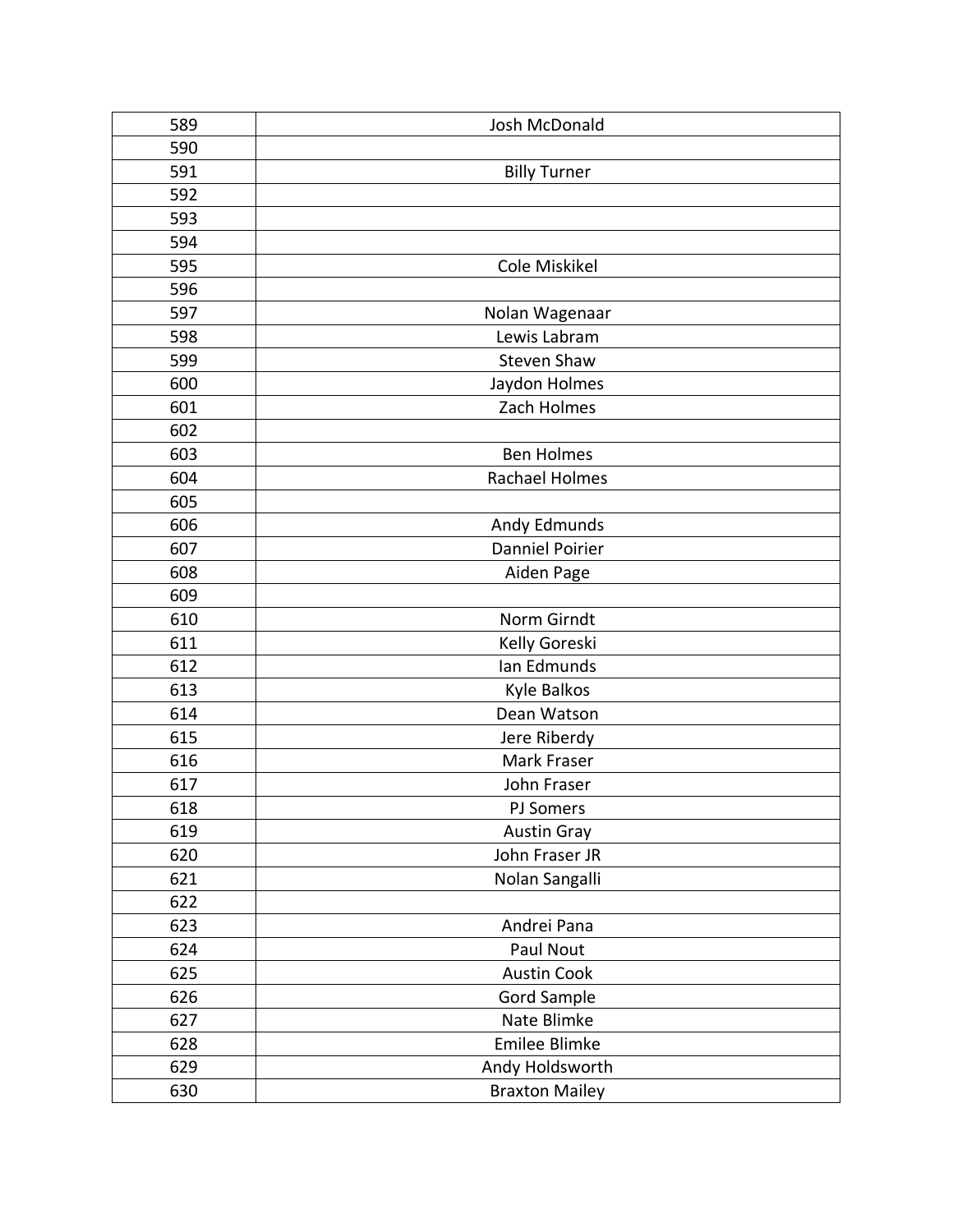| 631 |                      |
|-----|----------------------|
| 632 |                      |
| 633 | Lisa Hoskin          |
| 634 |                      |
| 635 |                      |
| 636 |                      |
| 637 | <b>Terry Blight</b>  |
| 638 |                      |
| 639 |                      |
| 640 |                      |
| 641 | Dominic Syvert       |
| 642 | Micheal Syvert       |
| 643 |                      |
| 644 |                      |
| 645 |                      |
| 646 |                      |
| 647 |                      |
| 648 |                      |
| 649 | Jeff Usling          |
| 650 |                      |
| 651 |                      |
| 652 | Chris Birker         |
| 653 |                      |
| 654 |                      |
| 655 | Andrew McClelland    |
| 656 | Julian Buikema       |
| 657 |                      |
| 658 |                      |
| 659 | Andrea Burley        |
| 660 | Kathryn Burley       |
| 661 |                      |
| 662 | Marcu Poposki        |
| 663 | Shawn Hoskin         |
| 664 | Andy Bilaniuk        |
| 665 |                      |
| 666 | Richard Laroque      |
| 667 | Logan Card           |
| 668 | Josh Manson          |
| 669 |                      |
| 670 | <b>Taylor Grills</b> |
| 671 |                      |
| 672 |                      |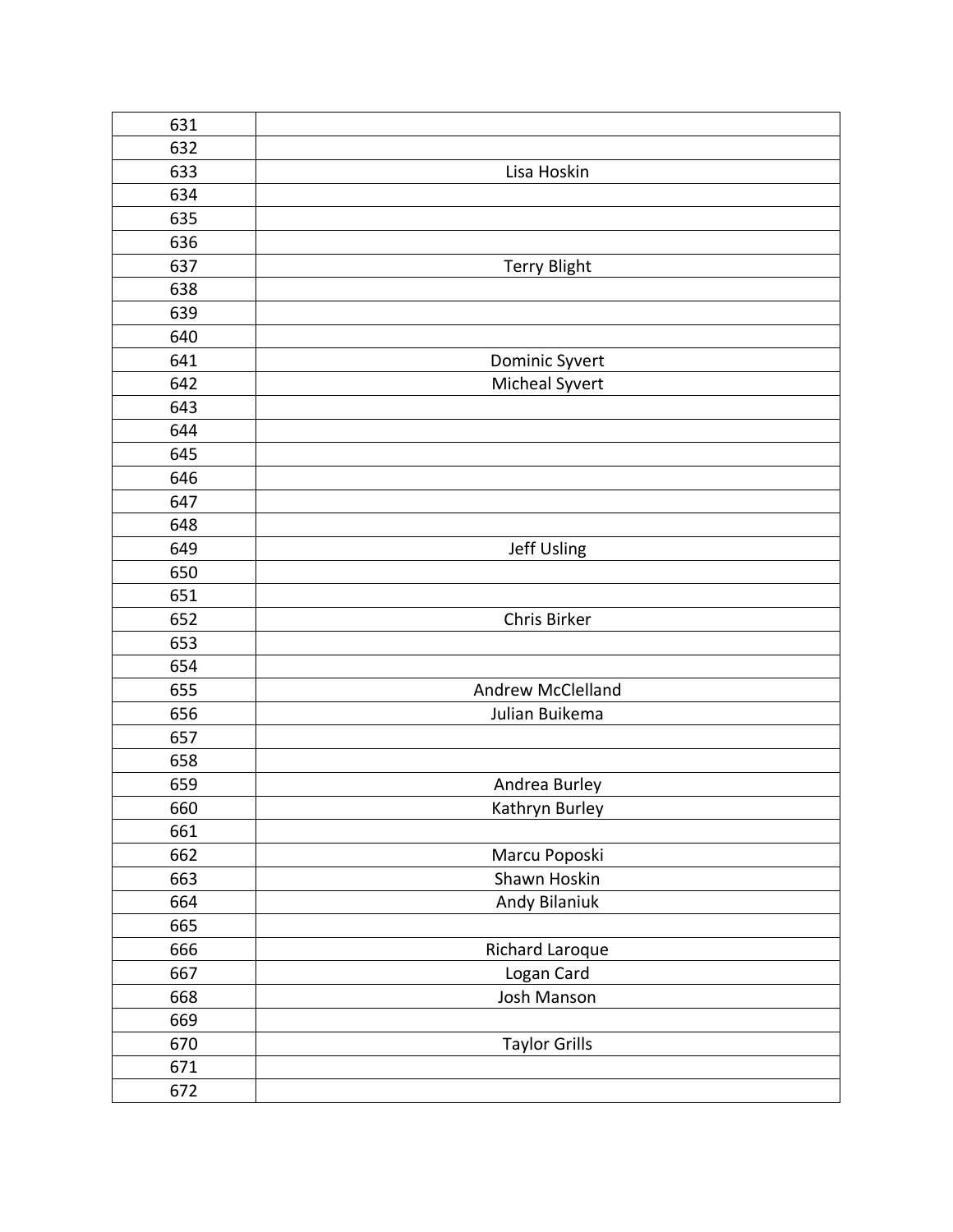| 673 |                         |
|-----|-------------------------|
| 674 |                         |
| 675 |                         |
| 676 |                         |
| 677 |                         |
| 678 | John Haylock Sr         |
| 679 | Karen Haylock           |
| 680 |                         |
| 681 | Jason Bew               |
| 682 | Ethan Cabral-Rauti      |
| 683 |                         |
| 684 |                         |
| 685 |                         |
| 686 |                         |
| 687 |                         |
| 688 | <b>Griffin Bilaniuk</b> |
| 689 |                         |
| 690 | <b>Brendon Royle</b>    |
| 691 | <b>BJ Reid</b>          |
| 692 |                         |
| 693 |                         |
| 694 | <b>Bentley McDonald</b> |
| 695 |                         |
| 696 |                         |
| 697 | Austin Johnson          |
| 698 |                         |
| 699 | Lloyd Heacock           |
| 700 | <b>Braydon McNeil</b>   |
| 701 |                         |
|     | Mick Cavanaugh          |
| 702 |                         |
| 703 |                         |
| 704 | Lance Trude             |
| 705 | Alicia Poirier          |
| 706 |                         |
| 707 | Deegan Grills           |
| 708 |                         |
| 709 | Jack Harvey             |
| 710 | Vince Gray              |
| 711 | Quinn McIntyre          |
| 712 | Jamie McIntyre          |
| 713 | Crystal Nout            |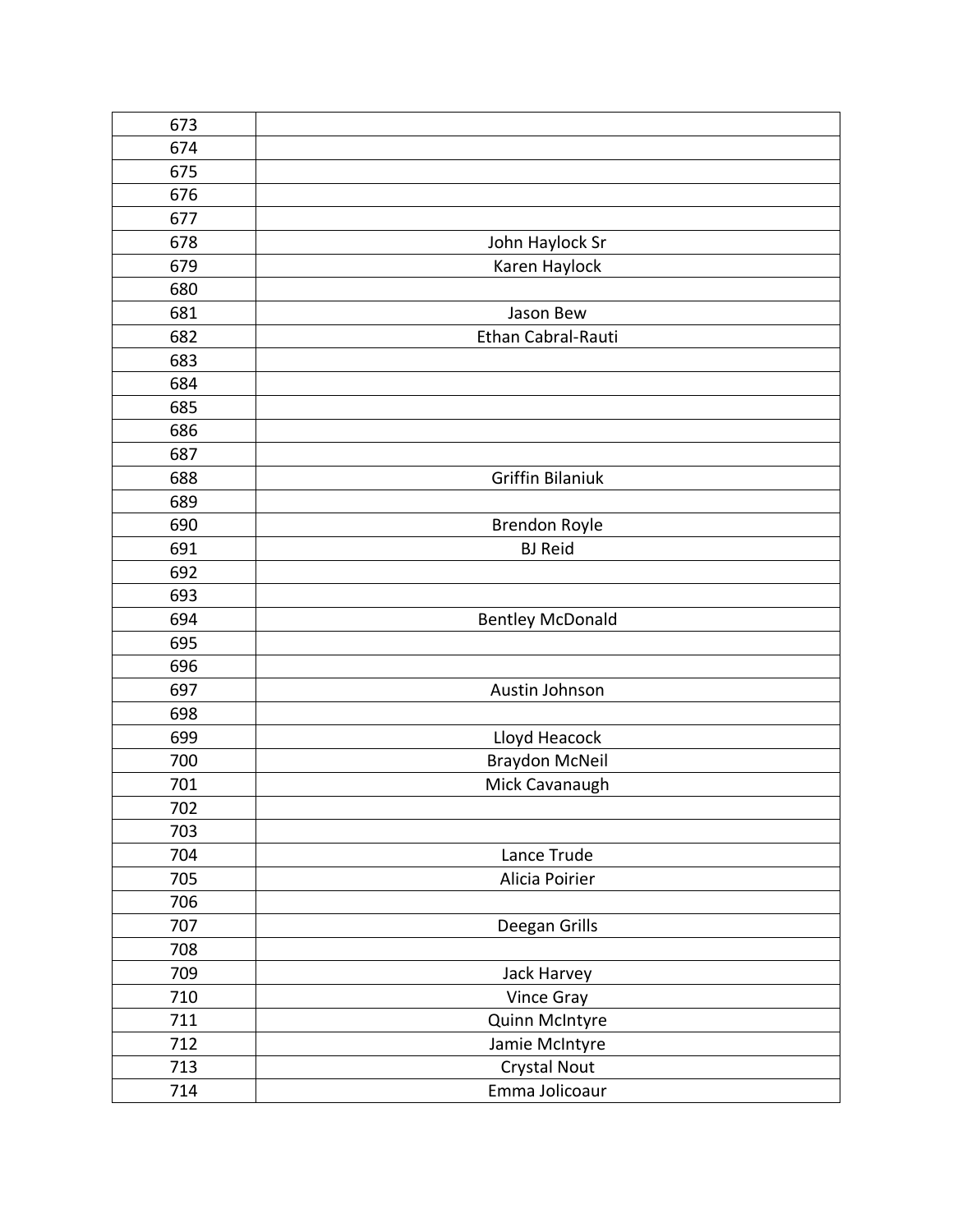| 715 | <b>Colton Foston</b>   |
|-----|------------------------|
| 716 | Noah Larkin            |
| 717 | <b>Rick Hone</b>       |
| 718 | Nigel Cooper           |
| 719 | <b>Greg Cooper</b>     |
| 720 |                        |
| 721 | <b>Scott McArther</b>  |
| 722 | <b>Richard Osborne</b> |
| 723 |                        |
| 724 | <b>Tyler Casey</b>     |
| 725 | <b>Bailey Pope</b>     |
| 726 | Suzanne Van Winkle     |
| 727 | <b>Bob Holmes</b>      |
| 728 | Gemma Pope             |
| 729 |                        |
| 730 |                        |
| 731 |                        |
| 732 |                        |
| 733 | Chase Windatt          |
| 734 |                        |
| 735 |                        |
| 736 |                        |
| 737 |                        |
| 738 | Chris Wynne            |
| 739 | Josh Martin            |
| 740 |                        |
| 741 | <b>Tristan Cutler</b>  |
| 742 | Mark Harvey            |
| 743 |                        |
| 744 |                        |
| 745 | Cooper Grahame         |
| 746 |                        |
| 747 | Hayden Lambe           |
| 748 |                        |
| 749 | <b>Dustin Heacock</b>  |
| 750 | Andrew Frederike       |
| 751 | Donald Turner JR       |
| 752 | Penny Turner           |
| 753 | Lily Turner            |
| 754 | Ace Simiana            |
| 755 | Stephen McClelland SR  |
| 756 |                        |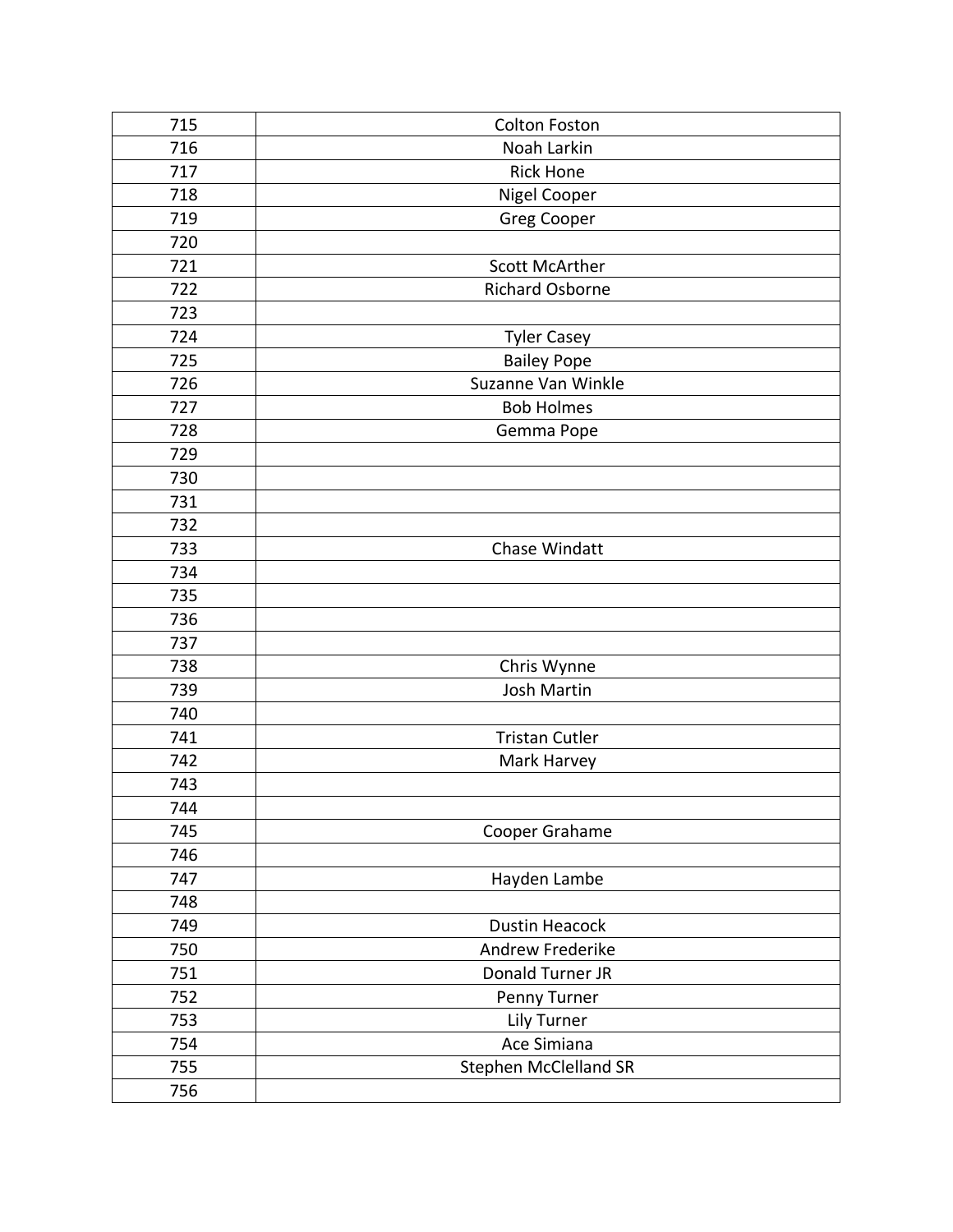| 757 | Alex MacPherson       |
|-----|-----------------------|
| 758 |                       |
| 759 |                       |
| 760 |                       |
| 761 |                       |
| 762 |                       |
| 763 | Don Goheen            |
| 764 | <b>Ben Harvey</b>     |
| 765 |                       |
| 766 | Ericc Weisflock       |
| 767 | Chole Weisflock       |
| 768 | Jason Swedlo          |
| 769 |                       |
| 770 | Cooper Gray           |
| 771 | Alex Hayden           |
| 772 |                       |
| 773 |                       |
| 774 |                       |
| 775 | <b>Kurtis Bradley</b> |
| 776 |                       |
| 777 | Sabiha Karmali        |
| 778 |                       |
| 779 | Kai Robichaud         |
| 780 |                       |
| 781 |                       |
| 782 |                       |
| 783 |                       |
| 784 |                       |
| 785 |                       |
| 786 | Dakota Yaskow         |
| 787 | Braeden Tunbridge     |
| 788 | Chris Murray          |
| 789 | Christopher Herbert   |
| 790 |                       |
| 791 |                       |
| 792 |                       |
| 793 |                       |
| 794 | Ryan Shore            |
| 795 | Anthony D             |
| 796 | Salvatore Baglieri    |
| 797 | Joe Baglieri          |
| 798 | <b>Tyler Hammond</b>  |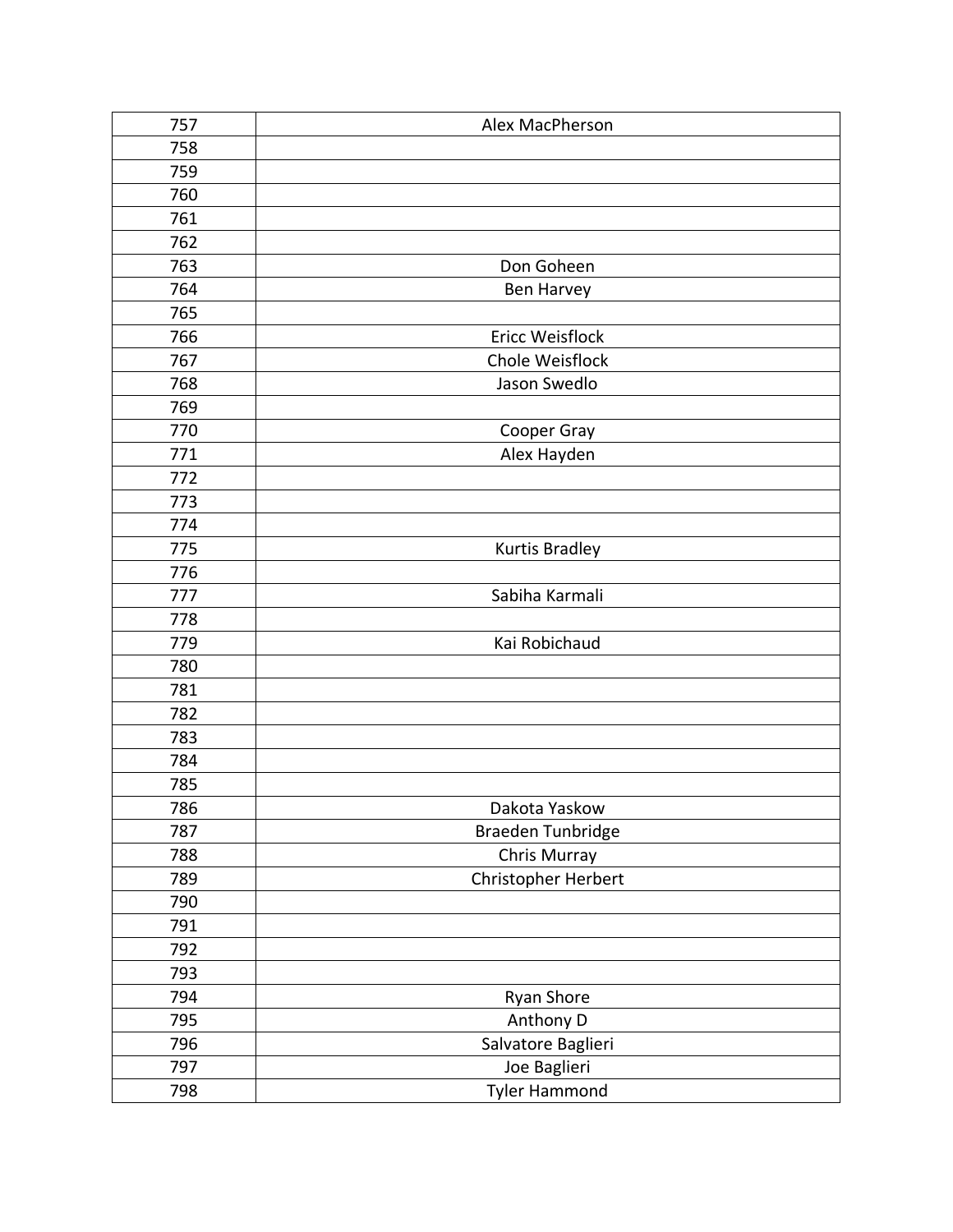| 799 |                          |
|-----|--------------------------|
| 800 | <b>Richard Antonio</b>   |
| 801 | Same Feddema             |
| 802 |                          |
| 803 |                          |
| 804 | <b>Dustin Oconnor</b>    |
| 805 |                          |
| 806 |                          |
| 807 |                          |
| 808 | Rayshawn Robinson        |
| 809 |                          |
| 810 | Chris Rourke             |
| 811 | Josh McQuaid             |
| 812 | Nicholas Ostafickuk      |
| 813 | <b>Maddison McKenzie</b> |
| 814 | <b>Bob Cracknell</b>     |
| 815 | Derek Poirier            |
| 816 | Logan Cracknell          |
| 817 |                          |
| 818 | Darren Marsiske          |
| 820 | Ryan Bailey              |
| 821 |                          |
| 822 | Adam Hoskin              |
| 823 | <b>Ethan Vaill</b>       |
| 824 |                          |
| 825 |                          |
| 826 |                          |
| 827 | <b>Stuart Ellis</b>      |
| 828 | Logan Cook               |
| 829 |                          |
| 830 | Hudson Wirtanen          |
| 831 |                          |
| 832 |                          |
| 833 |                          |
| 834 | Brooklyn McKenzie        |
| 835 |                          |
| 836 |                          |
| 837 |                          |
| 838 |                          |
| 839 |                          |
| 840 | <b>Garrett Yakes</b>     |
| 841 |                          |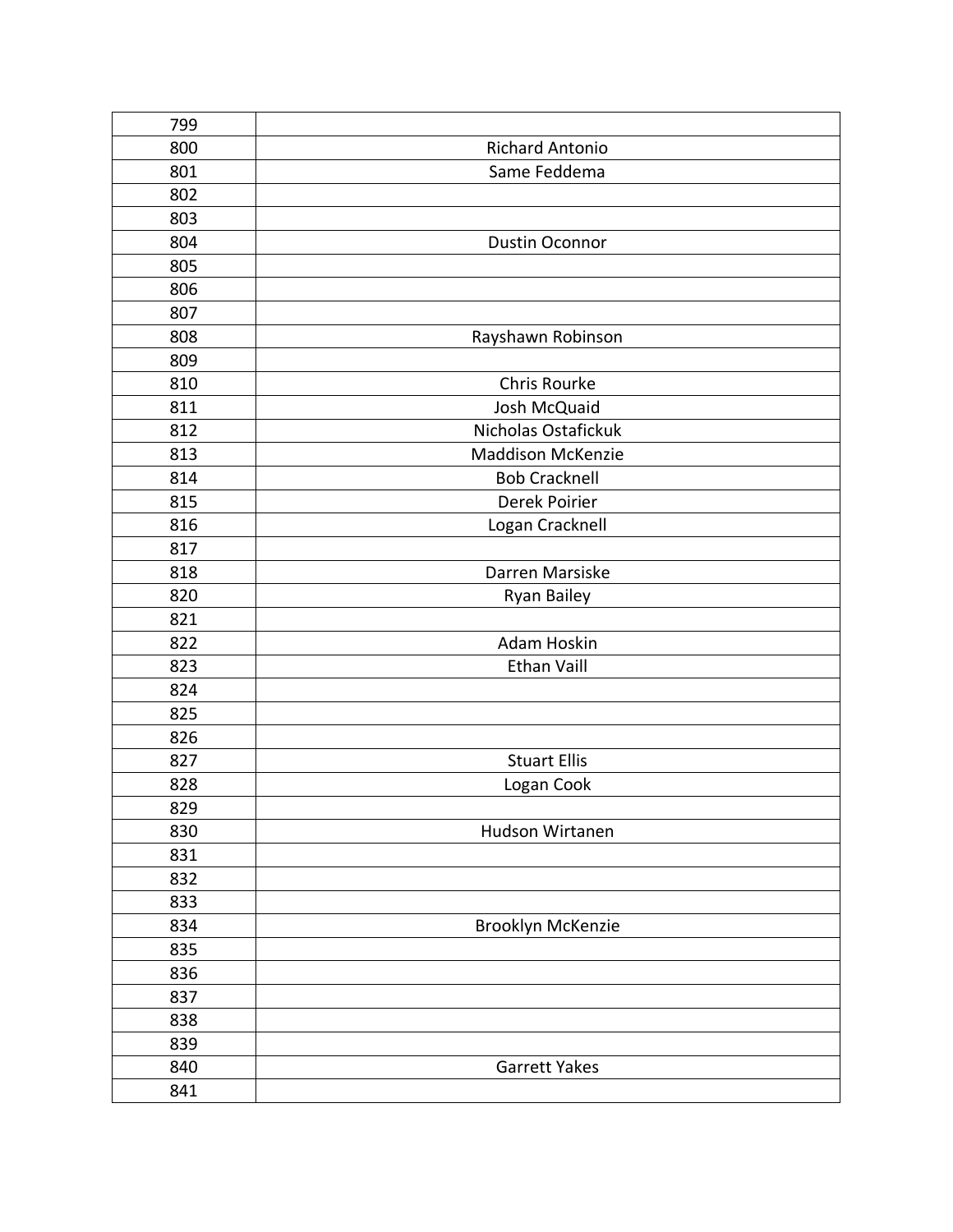| 842 | <b>Riley Routcliffe</b> |
|-----|-------------------------|
| 843 | Adessa Van Winkle       |
| 844 |                         |
| 845 |                         |
| 846 |                         |
| 847 | James Verschuuren       |
| 848 |                         |
| 849 |                         |
| 850 |                         |
| 851 | Claude Poirier          |
| 852 |                         |
| 853 |                         |
| 854 |                         |
| 855 | Beau MacMillgan         |
| 856 |                         |
| 857 | Mike McCoy              |
| 858 |                         |
| 859 |                         |
| 860 | William Edwards         |
| 861 |                         |
| 862 |                         |
| 863 |                         |
| 864 |                         |
| 865 |                         |
| 866 |                         |
| 867 |                         |
| 868 |                         |
| 869 |                         |
| 870 |                         |
| 871 | Alex Wang               |
| 872 |                         |
| 873 |                         |
| 874 | Steve Webster           |
| 875 |                         |
| 876 |                         |
| 877 | Radek Cook              |
| 878 | <b>Taylor Smith</b>     |
| 879 | <b>Tyler Cook</b>       |
| 880 | Zlatko Trifunovski      |
| 881 | Amelia Falls            |
| 882 | Mateo Falls             |
| 883 | <b>Memphis Falls</b>    |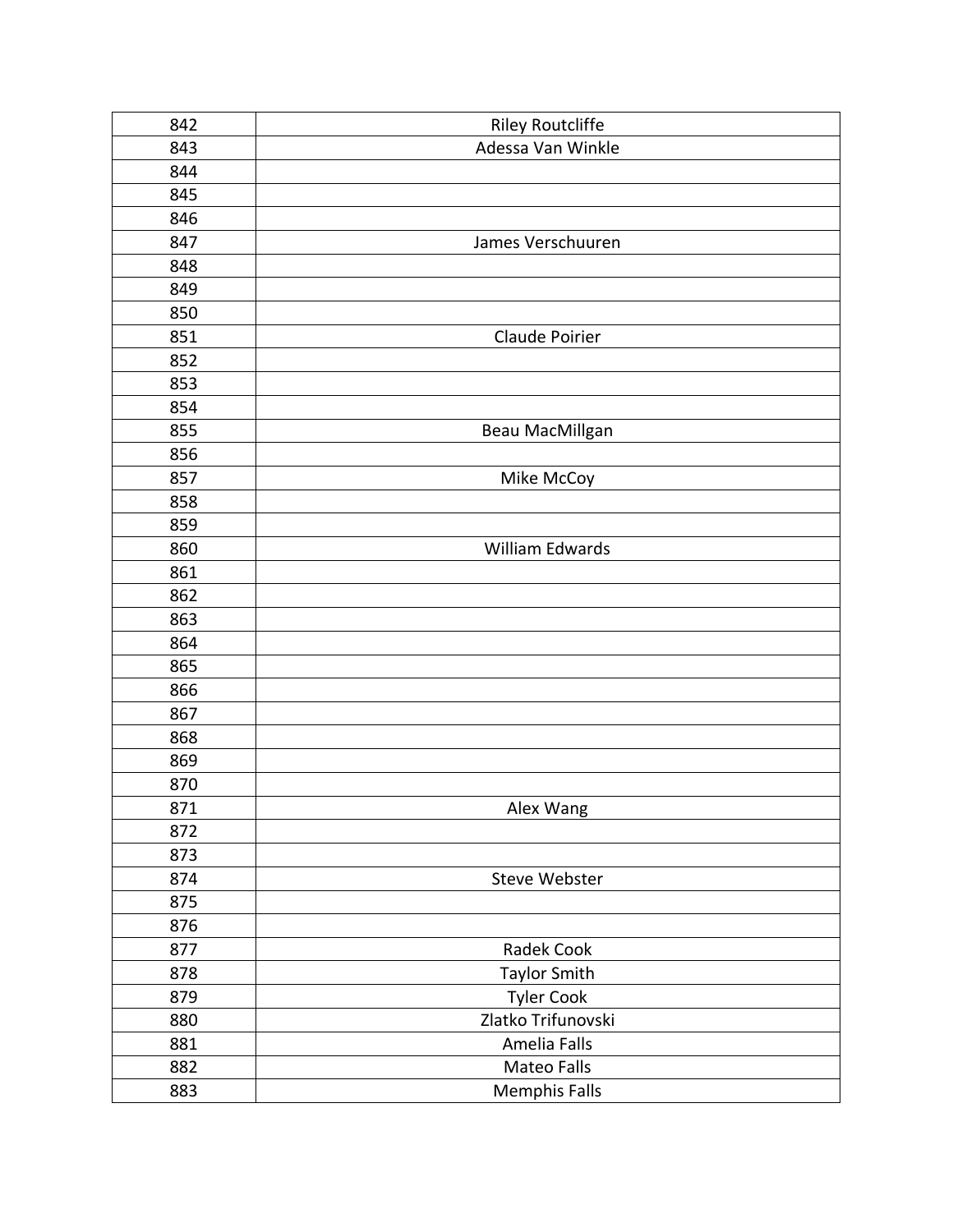| 884 |                          |
|-----|--------------------------|
| 885 |                          |
| 886 |                          |
| 887 |                          |
| 888 | Kyle Mitchell            |
| 889 | Mason Hancock            |
| 890 |                          |
| 891 |                          |
| 892 |                          |
| 893 |                          |
| 894 |                          |
| 895 |                          |
| 896 |                          |
| 897 | Mitch Wright             |
| 898 | Cole Burnett             |
| 899 |                          |
| 900 | Dean Osborne             |
| 901 | Maximillian Verdonk      |
| 902 |                          |
| 903 | <b>Mason King</b>        |
| 904 |                          |
| 905 | <b>Tristan Hall</b>      |
| 906 |                          |
| 907 | Aeden McLean             |
| 908 | Ryan Hart                |
| 909 | Shawn Elmhirst           |
| 910 | <b>Ethan Mead</b>        |
| 911 | Hailey Coleman           |
| 912 |                          |
| 913 | Sawyer Stanford          |
| 914 | Jordan Jolicoeur         |
| 915 |                          |
| 916 | Paul Latanski            |
| 917 | Hunter Underwood         |
| 918 | Montana Strebel          |
| 919 | <b>Nathan Stratos</b>    |
| 920 |                          |
| 921 |                          |
| 922 | <b>Braxton Underwood</b> |
| 923 |                          |
| 924 | Daryl Mason              |
| 925 | <b>Tyler Mason</b>       |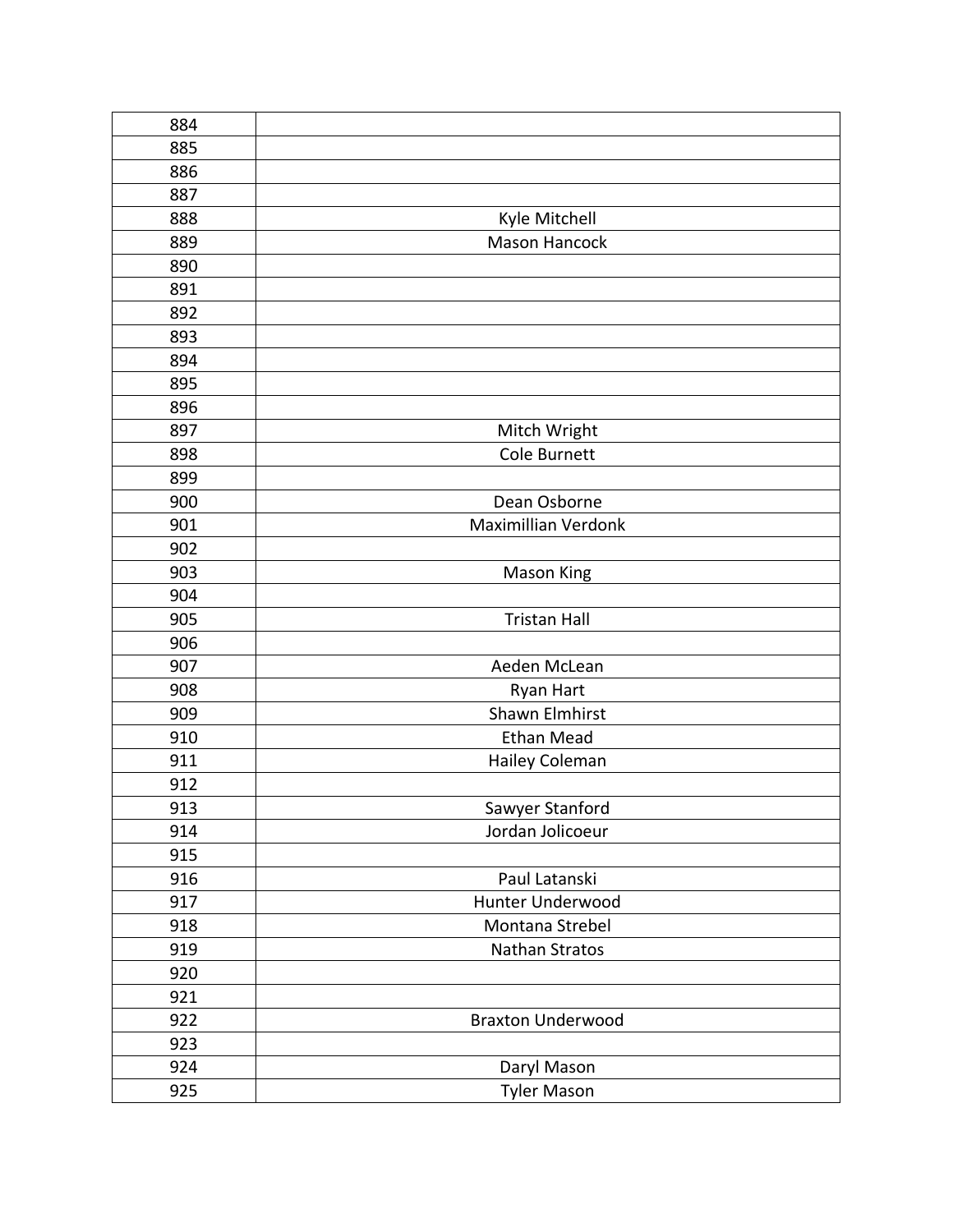| 926 |                        |
|-----|------------------------|
| 927 | Evan Cole              |
| 928 | Andre Tremblay         |
| 929 |                        |
| 930 |                        |
| 931 |                        |
| 932 |                        |
| 933 | Bella Strati           |
| 934 |                        |
| 935 |                        |
| 936 |                        |
| 937 |                        |
| 938 |                        |
| 939 |                        |
| 940 | <b>Bill Waston</b>     |
| 941 |                        |
| 942 |                        |
| 943 |                        |
| 944 |                        |
| 945 |                        |
| 946 | Michelle Usling        |
| 947 |                        |
| 948 |                        |
| 949 | Stephanie Yankovich    |
| 950 | <b>Megan Sharpless</b> |
| 951 | Emma Sharpless         |
| 952 |                        |
| 953 |                        |
| 954 |                        |
| 955 | Dawson Stanley         |
| 956 |                        |
| 957 | Ryan Rielly            |
| 958 |                        |
| 959 | Nick Ringham           |
| 960 |                        |
| 961 |                        |
| 962 |                        |
| 963 |                        |
| 964 |                        |
| 965 |                        |
| 966 | Riley Doyle            |
| 967 | <b>Blaine Poulin</b>   |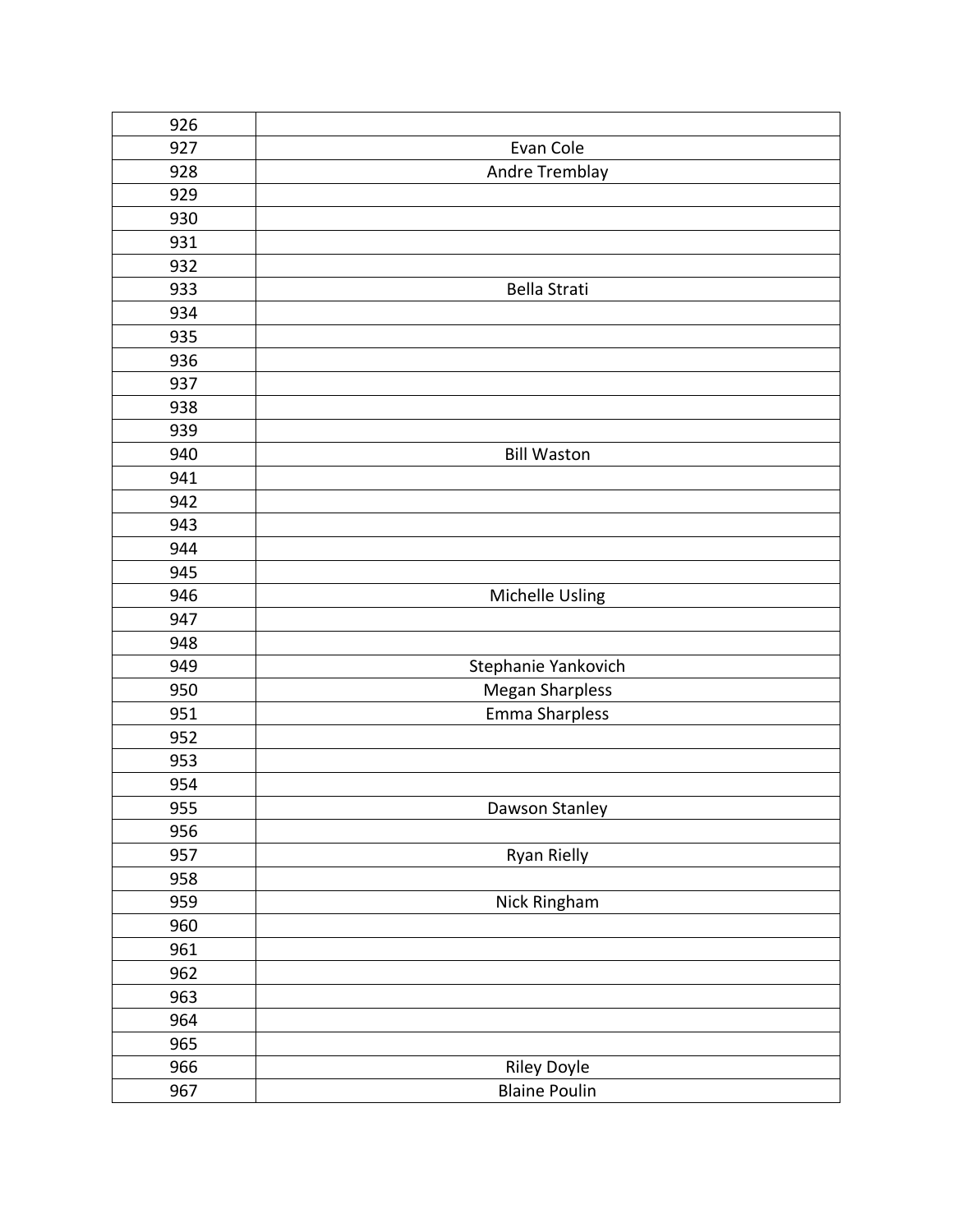| 968  |                       |
|------|-----------------------|
| 969  | Darren Paterson       |
| 970  | Dana Barrett          |
| 971  | Mia Barrett           |
| 972  |                       |
| 973  |                       |
| 974  | Ian Peters            |
| 975  | Lindsey Bradley       |
| 976  | Clayton Irwin         |
| 977  | Keith Quade           |
| 978  |                       |
| 979  | Jason Butt            |
| 980  | Shaun Tanaka          |
| 981  | Dee Heacock           |
| 982  |                       |
| 983  |                       |
| 984  | Craig Graham          |
| 985  |                       |
| 986  |                       |
| 987  | Dane Jordan           |
| 988  | Derek Crabb           |
| 989  | <b>Brody Pratt</b>    |
| 990  |                       |
| 991  |                       |
| 992  |                       |
| 993  |                       |
| 994  | Devin Hollands        |
| 995  |                       |
| 996  | Jared Van Winkle      |
| 997  | <b>Brandon Caplar</b> |
| 998  | Zach Dawes            |
| 999  | Owen Paterson         |
| 1000 | Titan Van Winkle      |
| 1001 |                       |
| 1002 |                       |
| 1003 |                       |
| 1004 |                       |
| 1005 |                       |
| 1808 | Kieran Williams       |
| 1214 | Jake Murnro           |
| 1991 | Ethan Way             |
| 1009 | <b>Ethan Meade</b>    |